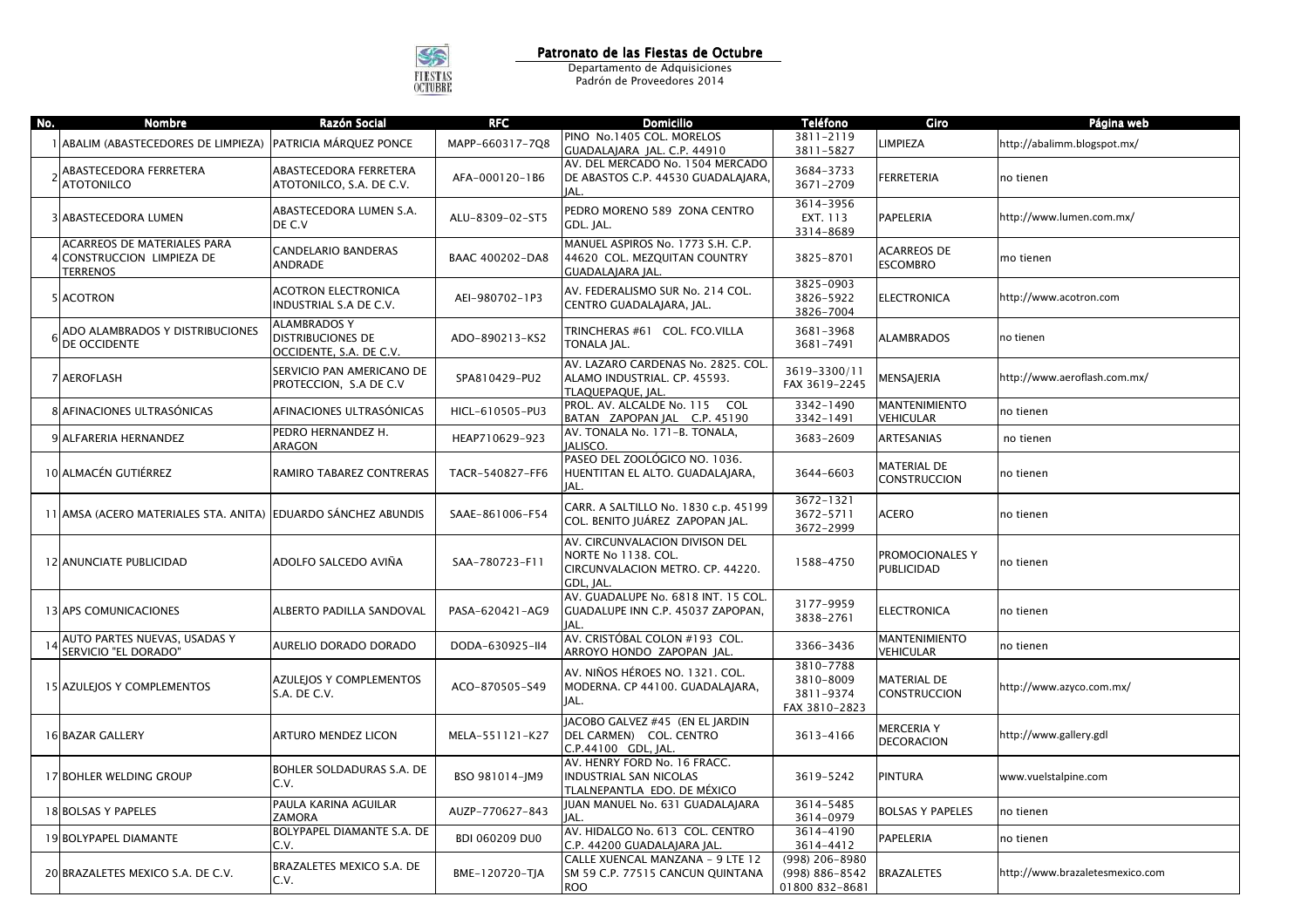| No. | <b>Nombre</b>                                               | Razón Social                                            | <b>RFC</b>      | <b>Domicilio</b>                                                                       | <b>Teléfono</b>                                      | Giro                                              | Página web                                    |
|-----|-------------------------------------------------------------|---------------------------------------------------------|-----------------|----------------------------------------------------------------------------------------|------------------------------------------------------|---------------------------------------------------|-----------------------------------------------|
| 21  | BRINCOLINES LONAS Y TOLDOS<br><b>PERIFERICO</b>             | SERGIO ABRAHAM LUNA<br>CARRILLO                         | LUCS-840928-CY2 | AV. PERIFERICO NTE. No. 1600 -A C.P.<br>45187 COL. DIVISION DEL NORTE<br>ZAPOPAN, JAL. | 3366-3875<br>3848-9668                               | ONAS Y MALLA<br>SOMBRA                            | no tienen                                     |
|     | 22 BUSSINES Y MAS                                           | LIDIA VERONICA FRAUSTO<br>ORTIZ                         | FAOL 710429-FE9 | ALBERTO CINTA No. 447 RINCONADA<br>DEL AUDITORIOC.P. 45180 ZAPOPAN<br>JAL.             | 3861-8607                                            | <b>GAFETES</b>                                    | http://www.bussinesymas.com.mx/               |
|     | 23 CABAL MT                                                 | CABAL MT S.A. DE C.V.                                   | CMT-110711-HS9  | VOLCAN AJUSCO No. 1326 -8 COL. EL<br>COLLI URBAO C.P. 45070 ZAPOPAN,<br>IAL.           | 38491127                                             | <b>EQUIPO Y</b><br>HERRAMIENTA<br>(MANTENIMIENTO) | nttp://www.ghibli.com.mx                      |
|     | 24 CALZADO DE TRABAJO                                       | CALZADO DE TRABAJO, S.A. DE<br>C.V.                     | CTR-940509-JF6  | PERIFÉRICO PONIENTE 10171 PARQUE<br>INDUSTRIAL EL COLLI ZAPOPAN JAL.<br>C.P. 45069     | 1028-2266<br>EXT. 102                                |                                                   | http://www.calzadodetrabajo.com/lica/         |
|     | 25 CAOSA                                                    | CENTRO DE ACEROS DE<br>OCCIDENTE, S.A. DE C.V.          | CAO-780828-GF7  | CARRETERA A SALTILLO No. 616<br>COL. BENITO JUÁREZ ZAPOPAN JAL.                        | 3660-6413<br>3660-6473<br>FAX 3660-6265              | ACERO                                             | /1ttp://www.caosa.com.mx                      |
|     | 26 CARRIER ENTERPRISE MEXICO                                | CARRIER ENTERPRISE MEXICO<br>S. DE R.L. DE C.V          | CEM-110616-B59  | AV. VALLARTA No. 1125. COL.<br>AMERICANA. CP. 44130. GUADALAJARA<br>JAL.               | 3826-3215                                            |                                                   | AIRE ACONDICIONADO http://www.carrier.com.mx/ |
|     | 27 CASA XAVIER                                              | ARTICULOS PROMOCIONALES<br>CASA XAVIER, S.A. DE C.V.    | APC931122-NK2   | AV. AVIACION No. 3640-1. COL. VALLE<br>REAL. CP. 45019. ZAPOPAN, JAL.                  | 3636-3410<br>EXT. 104<br>5000-4504                   | PROMOCIONALES Y<br>PUBLICIDAD                     | http://www.casaxavier.com.mx/                 |
|     | 28 CEMEX                                                    | CEMEX CONCRETOS S.A. DE<br>C.V.                         | CCO-740918-9M1  | CONSTITUCION NO.444 PTE. COL<br>CENTRO. MONTERREY, NUEVO LEON.                         | 3679-6227                                            | <b>MATERIAL DE</b><br><b>CONSTRUCCION</b>         | nttp://www.cemexmexico.com/index.aspx         |
|     | 29 CENTRAL DE PAPELERÍAS                                    | DANIEL ALBERTO GARCÍA DE<br>LEÓN                        | GALD-840314-Q51 | NICOLÁS ROMERO #217 COL.<br>ARTESANOS SAN FELIPE GDL. JAL. C.P.<br>44200               | 3826-2692<br>3826-0746<br>3826-1721                  | PAPELERIA                                         | no tienen                                     |
|     | <b>30 CIASA COMERCIAL</b>                                   | CIASA COMERCIAL, S.A. DE<br>C.V.                        | CCO 851108 HG7  | AV. CIRC.AGUSTIN YAÑEZ No. 2062<br>COL. MODERNA C.P. 44100<br>GUADALAJARA JAL.         | 3616-9437                                            | <b>VALORES</b>                                    | http://ciasamexico.com/portal/                |
| 31  | CIEDEG (CORPORATIVO INDUSTRIAL<br>ELÉCTRICO DE GUADALAJARA) | <b>IUAN MANUEL MARTÍN DEL</b><br><b>CAMPO GUITRON</b>   | MAGJ-460804-LY3 | PTO. GUAYMAS #18 COL. MIRAMAR<br>ZAPOPAN, JAL.                                         | 3125-5258                                            | <b>ELECTRICA</b>                                  | mo tienen                                     |
|     | 32 CISNEROS RIVERA IMPRESORES                               | MARIA DE LOURDES RIVERA<br><b>BERMUDEZ</b>              | RIBL-611029-N48 | ANDRES TERAN #1736 COL.<br>CHAPULTEPEC COUNTRY CLUB<br>CP.44260 GDL. JAL.              | 3342-6161<br>3342-8181<br>3853-8730<br>FAX 3342-9191 | <b>MPRESOS</b>                                    | no tienen                                     |
|     | 33 CLEAN IT                                                 | <b>JULIO BERNI SILVA</b>                                | BESJ-640717-NJ1 | FRAY JUAN DE SAN MIGUEL No 419-A<br>GDL. JAL.                                          | 3331-8002<br>3330-4469                               | <b>IMPIEZA</b>                                    | www.grupocleanit.com.mx                       |
|     | 34 CMAPRO                                                   | CLAUDIA MENDOZA ARIAS                                   | MEAC-760825-VE4 | FRAY LUIS DE PALACIOS No. 384 COL.<br>LADRON DE GUEVARA                                | 3615-4224<br>3630-4315                               | PROMOCIONALES Y<br>PUBLICIDAD                     | http://www.cmapro.com.mx/                     |
|     | 35 COMERCIALIZADORA MURO                                    | JOSE MARTIN MUÑOS<br>HERNANDEZ                          | MUHM-700323-270 | PINO SUAREZ No. 457-9C COL.<br>MERCADO DEL CAMPESINO C.P. 45140<br>ZAPOPAN, JALISCO.   | 3629-2429                                            | ONAS Y MALLA<br>SOMBRA                            | /1ttp://www.comercializadoramuro.com.mx       |
|     | 36 COMERCIALIZADORA TALEH                                   | COMERCIALIZADORA TALEH S<br>de R.L. de C.V.             | CTA 120817-ND9  | AV. CENTRAL 213-C16 COL CD GRANJA<br>C.P. 45010 ZAPOPAN JAL.                           | 1454-6772                                            | <b>INSTRUMATS</b>                                 | no tiene                                      |
|     | 37 COMERCIALIZADORA TEXTIL                                  | VENTA Y DISTRIBUCION DE<br>MANTAS, S.A. DE C.V.         | VDM-090918-IA9  | JOAQUÍN ANGULO No. 1460 COL.<br>VILLASEÑOR GUADALAJARA, JAL.                           | 3826-2334<br>3826-7458<br>FAX 3825-8557              | MANTA / TELA                                      | no tienen                                     |
|     | 38 COMEX                                                    | GRUPO PINDEC, S.A. DE C.V                               | GPI-020816 5S4  | LOS ANGELES # 61 S.R. C.P. 444460<br>GUADALAJARA, JAL.                                 | 3618-0437<br>3656-8122<br>FAX 3650-1801              | <b>PINTURA</b>                                    | http://www.comex.com.mx/Home                  |
|     | 39 COMINSA                                                  | COMINSA INSTITUCIONALES<br>S.A. DE C.V.                 | CIN-080207-9S1  | BUGAMBILIAS No. 852 COL. MARIANO<br>OTERO C.P. 45067 ZAPOPAN, JAL.                     | 3180-3404<br>FAX 3180-3410                           | <b>IMPIEZA</b>                                    | http://www.cominsamexico.com                  |
| 40  | COMPRESORES Y HERRAMIENTAS<br>CARRILLO                      | COMPRESORES Y<br>HERRAMIENTAS CARRILLO, S.A.<br>DE C.V. | CHC-980814-E86  | AV. LA PAZ #1216 CP.44100<br>GUADALAJARA, JAL.                                         | TEL/FAX<br>3658-4085<br>3658-1800                    | EQUIPO Y<br>HERRAMIENTA                           | no tienen                                     |
|     | 41 CONCRETOS CRUZ AZUL                                      | CONCRETOS CRUZ AZUL, S.A.<br>DE C.V.                    | CCA850121-JX8   | AV. INSURGENTES SUR No. 670 PISO 1,<br>COL. DEL VALLE, CP. 03100, MEXICO,<br>D.F.      | 3110-0362<br>/65/66                                  | MATERIAL DE<br><b>CONSTRUCCION</b>                | http://www.concretoscruzazul.com              |
|     | 42 CONSU PAPELERIA                                          | CANDELARIA SALAS CURIEL                                 | SACC-600212-RY8 | GONZALEZ GALLO No. 4493 COL.<br>ARROYO HONDO C.P. 45180 ZAPOPAN,<br>JAL.               | 3861-3119                                            | <b>PAPELERIA</b>                                  | no tienen                                     |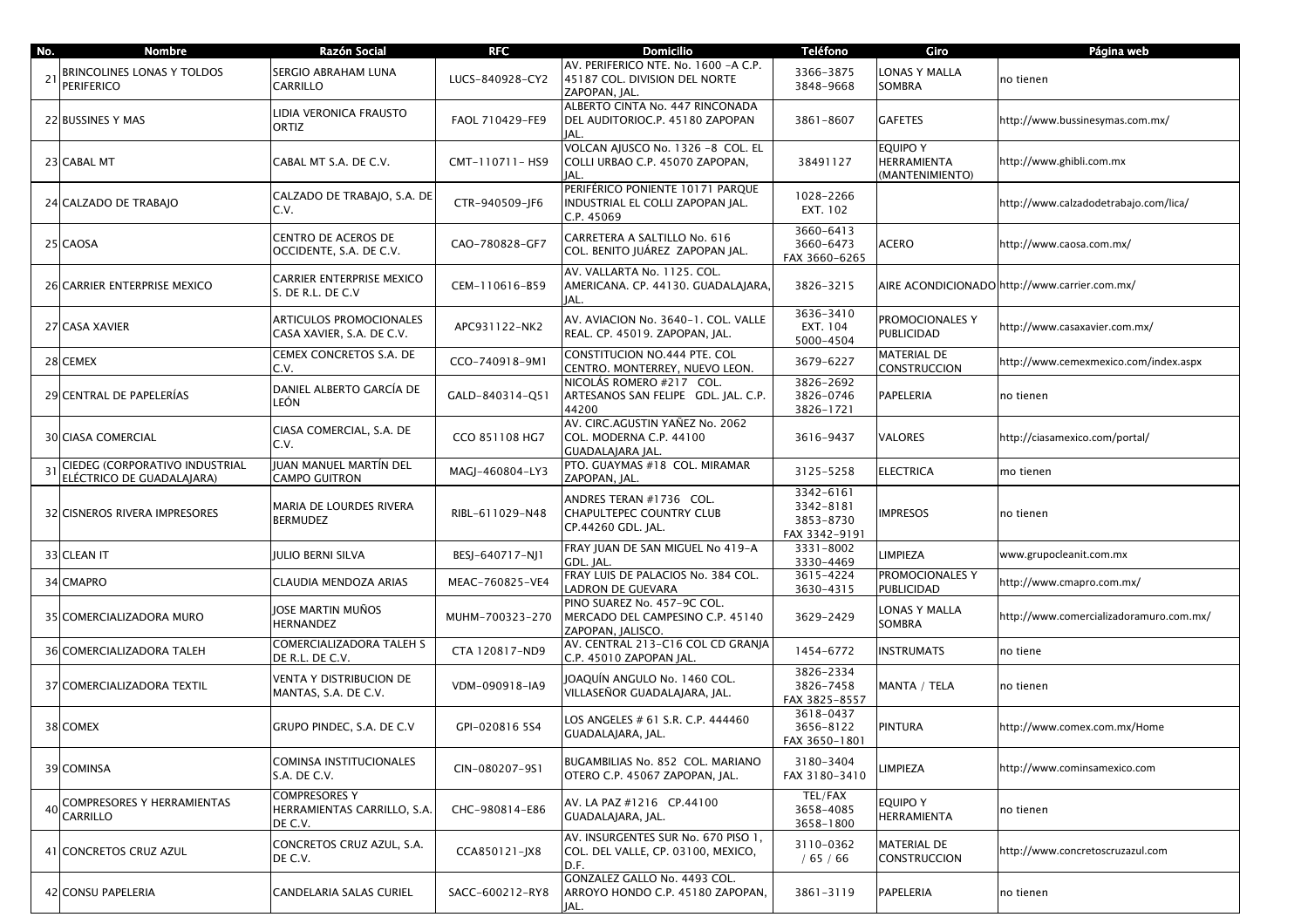| No. | <b>Nombre</b>                                                                 | Razón Social                                             | <b>RFC</b>            | <b>Domicilio</b>                                                                          | <b>Teléfono</b>                                        | Giro                                         | Página web                                         |
|-----|-------------------------------------------------------------------------------|----------------------------------------------------------|-----------------------|-------------------------------------------------------------------------------------------|--------------------------------------------------------|----------------------------------------------|----------------------------------------------------|
|     | 43 CONTROL SHOW                                                               | JHONATAN JOSUE VELASCO<br><b>RODRIGUEZ</b>               | VERJ 841104 B81       | CALLE FLORES MAGON 1471-A INT3<br>COL. SAN MARTIN ANEXO JALICO C.P.<br>44710              | 1611-7725                                              | SONIDO E<br><b>ILUMINACION</b>               | no tienen                                          |
|     | 44 COOL PRINT                                                                 | COOL PRINT S.A DE C.V.                                   | COO 0605118 PWA       | SARCOFAGO No. 711 COL. TEPEYAC<br>ZAPOPAN JAL. MX. C.P. 45150                             | 1202-2982<br>FAX 1202-2983                             | <b>IMPRESOS</b>                              | http://www.coolprint.com.mx                        |
|     | 45 COPI-CON                                                                   | JESUS PEREZ MUÑOZ                                        | PEMJ 321209-BE3       | ISLA SOCORRO No. 2796-6<br>GUADALAJARA JAL. C.P. 44950 FRACC.<br>JARDINES DE SAN JOSE     | 3646-8063<br>FAX 1057-4277                             | <b>PAPELERIA</b>                             | no tienen                                          |
|     | 46 CRISRA                                                                     | CRISTÓBAL GUTIÉRREZ<br>ÁLVAREZ                           | GUAC-660126-G19       | CARRETERA A SALTILLO KM 10 # 17<br>COL. MESA COLORADA ZAPOPAN. IAL.                       | 3672-8575<br>FAX 3660-5374                             | <b>MATERIAL DE</b><br><b>CONSTRUCCION</b>    | no tienen                                          |
|     | 47 CRISTALERIA LA UNICA                                                       | CRISTALERIA LA UNICA, S.A.<br>DE C.V.                    | <b>CUN 040524 HK0</b> | AV. MARIANO OTERO No. 3667 LA<br>CALMA ZAPOPAN JAL.                                       | 3658-1958                                              | CRISTALERIA                                  | http://www.cristalerialaunica.com                  |
|     | 48 CUBE                                                                       | CUBE SERVICES, INC.                                      |                       | 4098 S. MCCARRAN BLVD. RENO,<br>NEVADA, 89502. ESTADOS UNIDOS                             | 001-775-823-9933                                       | <b>IMPRESOS</b>                              | http://www.cubeservices.net                        |
|     | 49 DAFCOM                                                                     | DAFCOM, S.A. DE C.V.                                     | DAF-000628-B98        | AV. SIERRA DE MAZAMITLA #5881 COL.<br>PINAR DE LA CALMA                                   | 3133-3348<br>CONMUTADOR<br>FAX EXT. 24                 | <b>COMPUTACION</b>                           | http://www.dafcom.com                              |
|     | 50 DE ANDA MERCERIA                                                           | DE ANDA HERMANOS<br>MERCERIA Y BONETERIA S.A.<br>DE C.V. | AHM-850522-9R3        | ANDRES TERAN 638 COL. VILLASEÑOR<br>C.P. 44600 GUADALAJARA, JAL.                          | 3825-8498<br>FAX 3825-6761                             | MERCERIA Y<br><b>DECORACION</b>              | http://www.deandamerceria.com                      |
|     | 51 DE ANDA MERCERIA Y ESTAMBRES                                               | MARTÍN MUÑOZ EVA                                         | MAMX-600828-SL4       | HIDALGO # 549 COL. CENTRO C.P.<br>44100 GUADALAJARA, JAL.                                 | 3614-5329<br>FAX 3658-1672                             | <b>MERCERIA Y</b><br><b>DECORACION</b>       |                                                    |
|     | 52 DE UNICEL                                                                  | MARIO ALBERTO GARZA<br>JIMÉNEZ                           | GAJM-721008-TT9       | COL. CENTRO<br>MEZQUITAN #634<br>BARRANQUITAS C.P. 44280 GDL.JAL                          | 3126-8585                                              | UNICEL                                       | no tienen                                          |
|     | 53 DEKORA HOGAR                                                               | GRUPO DKH S.A. DE C.V.                                   | GDK-120821-RE6        | IUAN N. CUMPLIDO No. 723 COL.<br>SAGRADA FAMILIA, GUADALAJARA, JAL.                       | 1589-2060<br>1589-2080                                 | CORTINAS                                     | http://www.dkh.com.mx/                             |
|     | 54 DEL CARMEN NOVEDADES Y REGALOS                                             | <b>GLORIA DEL CARMEN CABRERA</b><br>CAMAÑO               | CACG791019-4J2        | CALLE ANALCO No. 711-A. COL. LAS<br>CONCHAS. CP. 44960. GUADALAJARA,<br>JAL.              | 3617-7549                                              | MERCERIA Y<br><b>DECORACION</b>              | no tienen                                          |
|     | 55 DELFIN                                                                     | DELFIN GUADALAJARA S.A. DE<br>C.V.                       | DGU-930602-QRA        | FERMIN RIESTRA No. 1353 C.P. 44190<br>COL. MODERNA, GUADALAJARA, JAL.                     | 1368-3200<br>EXT 107 FAX 101                           | HULE ESPUMA                                  | no tienen                                          |
|     | 56 DIPOL                                                                      | DIPOL S.A DE C.V                                         | DIP-840920-ME7        | FELIPE ÁNGELES # 645 SECTOR<br>LIBERTAD GDL. JAL.                                         | 1368-3200<br>EXT. 105<br><b>FAX EXT. 101</b>           | HULE ESPUMA                                  | http://www.dipol.com.mx/                           |
|     | 57 DISEÑO DIGITAL                                                             | JORGE ADRIÁN RAMÍREZ<br><b>OLIVARES</b>                  | RAJO-671028-E72       | RAYÓN #627 COL. AMERICANA C.P.<br>44180 GUADALAJARA, JAL.                                 | 4444-5880                                              | <b>IMPRESOS</b>                              | no tienen                                          |
|     | DISEÑO EN TABLAROCA (SOLUCIONES<br>58 COSTRUCCION INTERIORES<br>AMBIENTACION) | JORGE MERCADO SERVIN                                     | MESJ 690423-GG6       | SAN JUAN DE LOS LAGOS No. 2401<br>COL. HOGARES DE NUEVO MEXICO<br>ZAPOPAN JAL. C.P. 45160 | 1522-0038                                              | <b>CONSTRUCCION</b>                          | http://tablarocainstalacioneseconomicas.jimdo.com/ |
|     | 59 DISEÑO PROMOCIONAL                                                         | <b>FRANCISCO IAVIER ROMERO</b><br>GARCIA DE QUEVEDO      | ROGF681009-TL4        | ROBLES GIL No. 454. COLONIA<br>AMERICANA. CP. 44160. GUADALAJARA,<br>IAL.                 | 3825-8056<br>3825-1695                                 | PROMOCIONALES Y<br>PUBLICIDAD                | www.dpromocional.com                               |
|     | 60 DISMERK                                                                    | REBECA DEL RIEGO RUIZ                                    | RIRR-821119-NI4       | AV. GUADALUPE #5650 EDIF. "L"<br>DEPTO.14 COL. PLAZA GPE. CP 45036<br>ZAPOPAN, JAL.       | 3120-3233<br>3343-0548/49                              | MOBILIARIO DE BAÑO                           | www.detecsa10.com                                  |
|     | 61 DISTRIBUIDORA DE MADERAS TONALA                                            | <b>DISTRIBUIDORA DE MADERAS</b><br>TONALA, S.A. DE C.V.  | DMT-981006-4D4        | CARRETERA LIBRE A ZAPOTLANEJO<br>#2134 COL. JAUJA TONALA JAL.                             | $\overline{3655} - 1515$<br>3655-1561<br>FAX 3649-9239 | <b>MADERAS</b>                               | no tienen                                          |
|     | 62 DISTRIBUIDORA FRIAS                                                        | JORGE OCTAVIO VAZQUEZ<br><b>FRIAS</b>                    | VAFJ 880123 7N0       | MANUEL ACUÑA No 1528 COL SANTA<br>TERE GUADALAJARA JAL.                                   | 1199-5148                                              | <b>DESECHABLES</b>                           | no tienen                                          |
|     | 63 DISTRIBUIDORA GOBI                                                         | DISTRIBUIDORA GOBI S.A. DE<br>C.V.                       | DGO 950303-2U5        | LICEO No. 661 COL. CENTRO C.P.<br>44280 GUADALAJARA JAL.                                  | 3658-2022<br>FAX 3614-4670                             | <b>LIMPIEZA</b>                              | www.gobi.com.mx                                    |
|     | DISTRIBUIDORA Y VENTA DE<br>64 PRODUCTOS QUIMICOS PARA LA<br>INDUSTRIA        | ANTONIO ALFREDO<br>CONTRERAS JIMENEZ                     | COJX 780414 RS1       | AV MIRAMAR 137 CHULAVISTA C.P.<br>45653 TLAJOMULCO DE ZUÑIGA                              | 1099-1319<br>1659-1347                                 | <b>PRODUCTOS</b><br>QUIMICOS                 | no tienen                                          |
|     | 65 DIXON METAL                                                                | DIXON METAL, S.A. DE C.V.                                | DME020306-HEA         | COMERCIO NO.167 S. JUAREZ GDL.<br>JAL. C.P. 44180                                         | 3613-5462<br>3613-5490                                 | <b>REDUCTORES Y</b><br><b>MOTOREDUCTORES</b> | http://www.dixonmetal.com.mx/                      |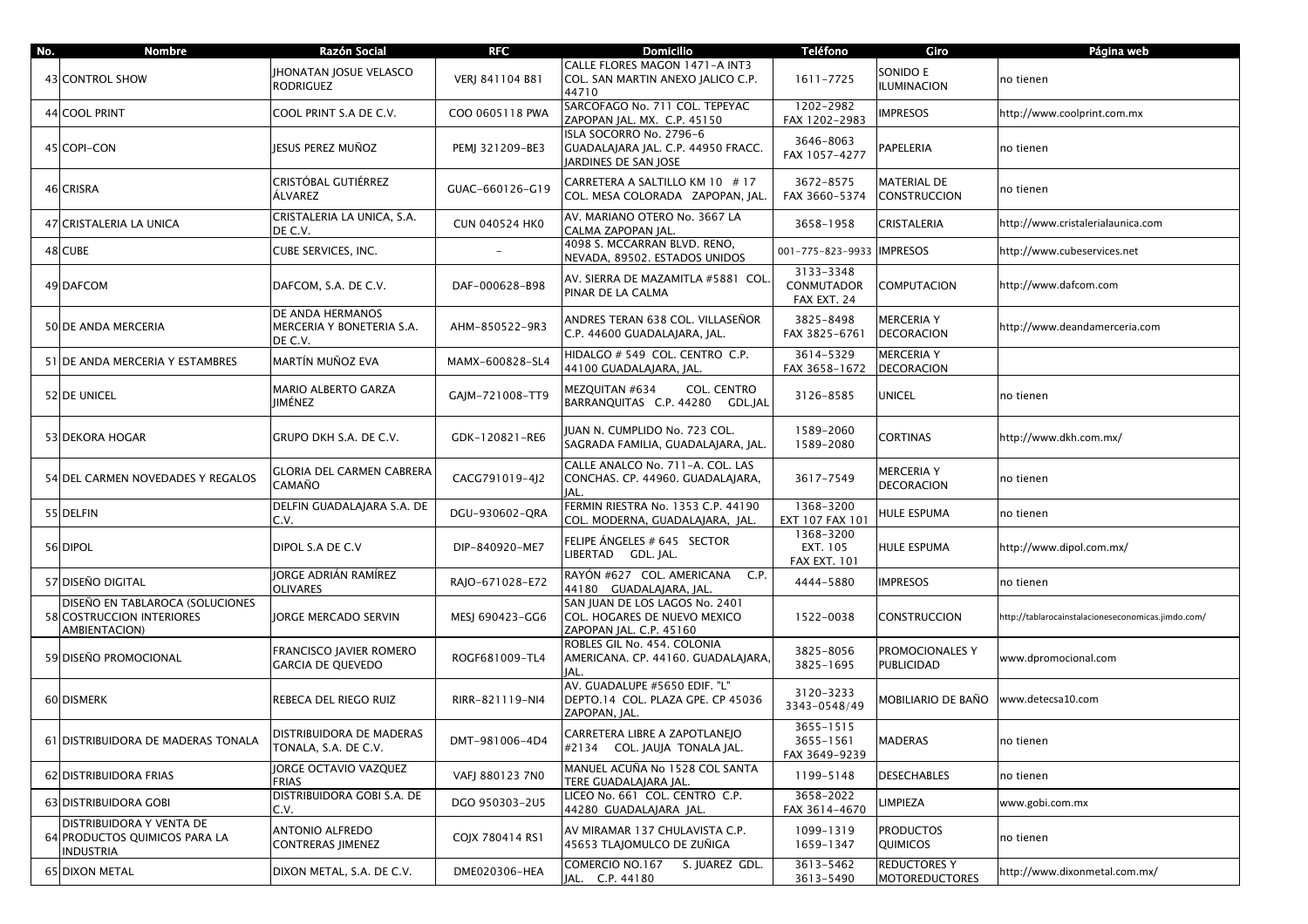| No. | Nombre                                          | Razón Social                                                | <b>RFC</b>      | <b>Domicilio</b>                                                                        | <b>Teléfono</b>                                         | Giro                                       | Página web                                          |
|-----|-------------------------------------------------|-------------------------------------------------------------|-----------------|-----------------------------------------------------------------------------------------|---------------------------------------------------------|--------------------------------------------|-----------------------------------------------------|
|     | 66 DOORLOCK                                     | INTEGRACION DINAMICA DE<br>ACCESOS, S.A. DE C.V.            | IDA011221-6H1   | RAFAEL DE LA PEÑA Y PEÑA No.407.<br>COL. DEL NORTE. CP.64500.<br>MONTERREY, N.L.        | 01 800 366 7562<br>$(81)$ 8125-0600                     | <b>PUERTAS DE</b><br>SEGURIDAD             | http://www.doorlock.com.mx/                         |
|     | 67 ECONOTINTAS                                  | LAURA PATRICIA DE LA CRUZ<br><b>MARTINEZ</b>                | CUML-780828-L21 | CALLE CIPRES No. 1226 C.P. 44910<br>COL. MORELOS, GUADALAJARA, JAL.                     | 3811-5129<br>3336-3189                                  | PAPELERIA                                  | http://econotintas.net/                             |
|     | 68 EKAR DE GAS                                  | EKAR DE GAS, S.A. DE C.V.                                   | EGA 730413-DW8  | CALZ. GONZALEZ GALLO No. 496 C.P.<br>44460 SECTOR REFORMA<br>GUADALAJARA JAL.           | 3619-0000<br>3619-3591                                  |                                            | ELECTRODOMESTICOS http://www.ekardegas.com.mx/      |
|     | 69 EL FLUXOMETRO                                | SERVICIO DE REFACCIONES EL<br>FLUXOMETRO S.A. DE C.V.       | SRF-890906-971  | NIÑOS HÉROES NO. 2129. C.P. 44150.<br>GUADALAJARA, JAL.                                 | 3616-8645 / 39                                          | <b>FERRETERIA</b>                          | http://www.fluxometro.com/                          |
|     | 70 EL PARAISO FLORAL                            | ERIKA ALICIA PALOS RIVERA                                   | PARE740911-4IA  | JUAN DÍAZ COVARRUBIAS No. 37. COL.<br>SAN JUAN DE DIOS. CP. 44360.<br>GUADALAJARA, JAL. | 3654-1700                                               | <b>FLORES</b>                              | http://www.ruvalcabafantasias.com                   |
|     | 71 EL SURTIDOR DEL PLOMERO                      | MARIA DE LA LUZ MARTINEZ<br>ARREOLA                         | MAAL 570813 859 | PROL. AV. EL COLLI 666-A COL.<br>PARAISOS DEL COLLI ZAPOPAN JAL. C.P<br>45069           | 3180-5527                                               | FERRETERIA                                 | no tienen                                           |
|     | 72 ELECTRICA NOVA DE OCCIDENTE                  | ELECTRICA NOVA DE<br>OCCIDENTE S.A. DE C.V.                 | ENO-880223-BW9  | AV. JAVIER MINA No. 633 SEC.<br>LIBERTAD C.P. 44360 GDL. JAL.                           | 3617-2128<br>FAX 3618-1807                              | ELECTRICA                                  | http://electricanova.com/                           |
|     | 73 ELECTRICA VARIEDADES                         | ELECTRICA VARIEDADES DE<br>GUADALAJARA S.A. DE C.V.         | EVG 850601-T99  | AV. FRANCIA 1880 COL MODERNA C.P.<br>44190 GUADALAJARA JAL                              | 3810-8282                                               | <b>ELECTRICA</b>                           | http://www.elecva.com/                              |
|     | 74 ELECTRO COMERCIAL CARMO                      | CIPRIANO ALBERTO CARRILLO<br><b>MORALES</b>                 | CAMA-860803 TP8 | MIGUEL LÓPEZ DE LEGASPI No. 1637<br>FRACC. 18 DE MARZO CPP. 44960 GDL.<br>JAL.          | TEL/FAX<br>3144-8106<br>3144-8043                       | <b>ELECTRICA</b>                           | no tienen                                           |
|     | 75 ELECTRO INDUSTRIAL OLIDE                     | ELECTRO INDUSTRIAL OLIDE<br>S.A DE C.V                      | EIO-860304-M11  | AV. 8 DE JULIO No 3610                                                                  | 3663-2794<br>3645-2018<br>EXT 108 120<br><b>FAX 126</b> | <b>ELECTRICA</b>                           | www.olide.com.mx                                    |
|     | 76 ELECTRO INDUSTRIAL TAPATÍA                   | ELECTRO INDUSTRIAL TAPATÍA<br>S.A. DE C.V.                  | EIT-950904-P2A  | AV. 8 DE JULIO No. 1148 COL.<br>MODERNA GDL.JAL. C.P.44190                              | 3619-1453<br><b>FAX EXT. 133</b>                        | <b>ELECTRICA</b>                           | www.grupoascencio.com.mx                            |
|     | 77 EQUIPO ELECTRONICO                           | PEDRO URBANO RANGEL<br>VILLALOBOS                           | RAVP-730430-RI0 | HDA. LA ERRE No. 2394 FRACC.<br>ARANDAS C.P.44720 GUADALAJARA<br>IAL.                   | 3609-8465<br>FAX 3330-0323                              | CONTROL DE<br><b>ACCESOS</b>               | www.equipoelectronicogdl.com                        |
|     | 78 EQUIPOS CHAKONG                              | JOSE GUILLERMO CHAVEZ<br>KONG                               | CAKG-560210-E14 | TUEQUESA NO.3364-9B. PZA. DE LA<br>LUNA. RESIDENCIAL VICTORIA. CP.<br>45060. GDL. JAL.  | 3122-2021                                               | PINTURA                                    | no tiene                                            |
|     | 79 EQUIPOS CONTRA INCENDIO SANDY 'S             | EQUIPOS CONTRA INCENDIO<br>SANDY´S S.A. DE C.V.             | ECI-020905-CC0  | FRANCISCO VILLA (CALLE 70) #130<br>SECT. LIBERTAD C.P. 44730 GDL.,<br>IAL               | 3643-8567<br>3665-0192<br>3665-0193                     | <b>EQUIPO CONTRA</b><br><b>INCENDIOS</b>   | http://www.sandysfire.com.mx/                       |
|     | <b>80 ER COMUNICACIONES</b>                     | EFREN ALBERTO RAMOS<br><b>ESTRADA</b>                       | RAEE-761230-7CO | AV. TEPEYAC No. 795-B COL.<br>CHAPALITA GUADALAJARA, JAL.                               | 3120-0000<br>EXT. 101 Y 102                             |                                            | RADIOCOMUNICACION http://www.radiosmotorola.com.mx/ |
| 81  | ESIS (ESPECIALISTA EN SISTEMAS DE<br>SEGURIDAD) | RAÚL HERRERA GODINA                                         | HEGR-700529-HG0 | REYES CATÓLICOS # 2105-C COL. DEL<br><b>SUR</b>                                         | 3343-8940<br>1057-0350                                  | SEGURIDAD                                  | no tiene                                            |
|     | 82 ESPUMAS JALISCO                              | ESPUMAS EL ANGEL S.A. DE<br>C.V.                            | EAN-10419LZ2    | CALZADA OLIMPICA # 1055 COL.<br>OLIMPICA C.P. 444430 GUADALAJARA,<br><b>JALISCO</b>     | 3650-0691<br>3650-1356<br>3126-9493<br>FAX 36501838     | HULE ESPUMA                                | http://www.espumasjalisco.com/                      |
|     | 83 ETOSA                                        | <b>EMPAQUES TRANSPARENTES</b><br>DE OCCIDENTE, S.A. DE C.V. | ETO-000413-88A  | GONZÁLEZ GALLO #2065 COL. ATLAS<br>C.P. 44870                                           | 3120-3333<br>3344-6464                                  | <b>PLASTICOS</b>                           | http://www.empaquesetosa.com.mx/                    |
|     | 84 EXHIBE                                       | X & V, S.A. DE C.V.                                         | X&V100706-GE4   | CALZ. DEL EJERCITO No. 71. COL. LA<br>BANDERA. CP. 44450. GUADALAJARA,<br>IAL           | 3628-2877<br>/ 2750 / 0120                              | PROMOCIONALES Y<br>PUBLICIDAD              | http://www.exhibe.com.mx/                           |
|     | 85 EXTRAIRE                                     | MARIA MARGARITA CARRILLO<br>CASTILLO                        | CACM-540908-AY0 | TURQUESA #3336-A. COL. VERDE<br>VALLE. GUADALAJARA, JAL. C.P. 44550                     | 3647-9647 / 67<br>3647-3647<br>FAX 3344-9512            | AIRE ACONDICIONADO http://extraire.com.mx/ |                                                     |
|     | 86 FABRIMUEBLES GOPRI                           | FABRIMUEBLES GOPRI, S.A. DE<br>C.V.                         | FGO 840309 NL8  | LAZARO CARDENA No. 1893 COL. DEL<br>SUR C.P. 44920 GUADALAJARA JAL.                     | 3812-5152                                               | MOBILIARIO DE<br><b>OFICINA</b>            | http://www.gopri.com.mx/                            |
|     | 87 FANTASÍAS MIGUEL                             | FANTASÍAS MIGUEL, S.A. DE<br>C.V.                           | FMI-650208-CG9  | HIDALGO #520 COL CENTRO<br>C.P.44100 S.H. GUADALAJARA JAL.                              | 3613-2022<br>FAX 3613-5054                              | <b>MERCERIA Y</b><br><b>DECORACION</b>     | http://www.fantasiasmiguel.com                      |
|     | 88 FENIX SOLUTIONS                              | DANIEL RAMOS PANTOJA                                        | RAPD770129-RJ6  | MANUEL ACUÑA No. 2548 COL.<br>LADRON DE GUEVARA C.P. 44600<br><b>GUADALAJARA JAL.</b>   | 1813-3535 / 00                                          | PROMOCIONALES Y<br>PUBLICIDAD              | http://fenixsolutions.mx/                           |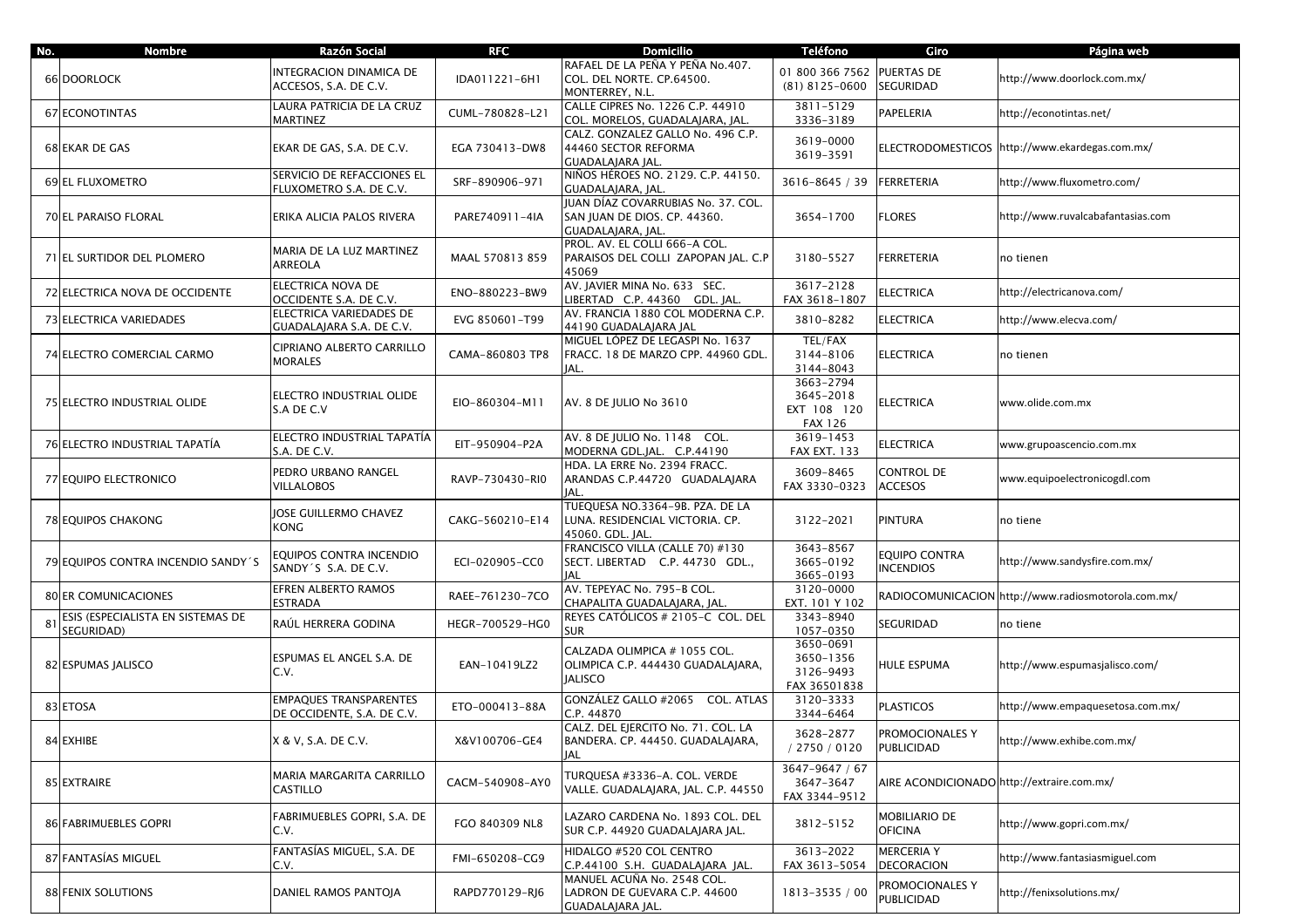| No. | <b>Nombre</b>                  | Razón Social                                       | <b>RFC</b>      | <b>Domicilio</b>                                                                    | <b>Teléfono</b>                                 | Giro                                  | Página web                          |
|-----|--------------------------------|----------------------------------------------------|-----------------|-------------------------------------------------------------------------------------|-------------------------------------------------|---------------------------------------|-------------------------------------|
|     | 89 FERRE MAS                   | JAVIER ORTIZ GONZÁLEZ                              | OIGI-471114-NC7 | CALZ. INDEPENDENCIA NTE #3260<br>ZONA HUENTITAN C.P. 44300 GDL                      | 1199-3950 1199-<br>3798 FAX 3603-FERRETERIA     |                                       | http://www.ferremas.com/            |
|     | 90 FERRETERÍA MARME            | FERRETERÍA MARME, S.A. DE<br>C.V.                  | FMA-860617-ME1  | .IAL.<br>AV. LÓPEZ DE LEGASPI No. 1579<br>COL.18 DE MARZO C.P. 44960 GDL<br>JAL.    | 1289<br>3646-1950<br>3645-6715<br>FAX 3645-8102 | <b>FERRETERIA</b>                     | no tienen                           |
|     | 91 FERRETERÍA RUIZ             | MA. JOSEFINA RUIZ MÉNDEZ                           | RUMJ-690719-5L7 | FÉLIX CERVANTES #1161<br>TLAQUEPAQUE JAL.                                           | 3680-1787                                       | FERRETERIA                            | http://www.ferreteriaruiz.com/      |
|     | 92 FLORERIA FIBER              | BERTHA ALICIA GARNICA<br>ORNELAS                   | GAOB720217-BL4  | CIRCUITO PERIFERICO No. 195 SUR. CP.<br>45400. TANALA, JALISCO                      | 3683-1487                                       | <b>FLORES</b>                         | no tienen                           |
|     | 93 FLORES SPORT                | IRENE ARELLANO NUÑO                                | AENI610416-4HA  | AV. FEDERALISMO NO. 1612 COL.<br>MEZOUITAN COUNTRY, CP. 44260.<br>GDL.JAL           | 3636-1551<br>3364-5757                          | <b>FLORES</b>                         | no tienen                           |
|     | 94 FORCOGSA                    | FORMAS CONTINUAS DE<br>GUADALAJARA, S.A. DE C.V.   | FCG-840618-N51  | PERIFERICO PTE. #7301 VALLARTA<br>PARQUE INDUSTRIAL ZAPOPAN, JAL.<br>C.P. 45010     | 3777-1618<br>3777-1616<br>FAX 3777-1626         | <b>IMPRESOS</b>                       | no tienen                           |
|     | 95 FRENOS GUERRERO             | JOSÉ GERARDO GUERRERO<br>QUEZADA                   | GUQG-580329-LC1 | PERIFÉRICO NTE #73-2 COL<br>AUDITORIO C.P 45190 ZAPOPAN JAL.                        | 3660-4804                                       | MANTENIMIENTO<br><b>VEHICULAR</b>     | no tienen                           |
|     | 96 GALVALAMINAS                | <b>GALVALAMINAS DE</b><br>OCCIDENTE, S.A. DE C.V.  | GOC070212-4X3   | VOLCAN CEBORUCO NO.1245. FRACC.<br>EL COLLI URBANO. CP. 45070.<br>ZAPOPAN, JAL.     | 1201-7644<br>3628-3878                          | <b>AMINAS</b>                         | http://www.galvalamias.mx           |
|     | 97 GHIBLI DE MEXICO            | GHIBLI DE MEXICO, S.A. DE<br>C.V.                  | GME-000509-192  | AV. FRANCIA #1687 COL. MODERNA<br>CP.44190. GUADALAJARA, JAL.                       | 3587-5092<br>3587-5093<br>FAX 3810-5178         | <b>EQUIPO Y</b><br><b>HERRAMIENTA</b> | http://www.ghibli.com.mx            |
|     | 98 GOLF LOZANO                 | GRUPO GOLF LOZANO S.A. DE<br>C.V.                  | GGL081103-IK1   | JOSE GUADALUPE ZUNO NO.1735. COL.<br>AMERICANA. CP 44160. GUADALAJARA,<br>JALISCO.  | 3861-1428<br>/29/30                             | <b>CARRITOS DE GOLF</b>               | http://www.golflozano.com.mx/acerca |
|     | 99 GRAFICOS Y MAS S.A DE C.V.  | GRAFICOS Y MAS S.A. DE C.V.                        | GMA-101201-521  | AV. CHAPULTEPEC No. 43/49 C.P.<br>44190 COL. MODERNA GUADALAJARA,<br>JAL.           | 3833-6030<br>3833-6029                          | <b>IMPRESOS</b>                       | http://www.graficosymas.com/        |
|     | 100 GREGGA SOLUCIONES GRAFICAS | <b>GREGGA SOLUCIONES</b><br>GRAFICAS S DE RL DE CV | GSG-110903-9P6  | AV. MARIANO OTERO No. 2963 INT. A<br>C.P. 45070 COL. LAS ARBOLEDAS<br>ZAPOPAN, JAL. | 3634-0941<br>3631-5496                          | IMPRESOS                              | http://greggapublicidad.com/        |
|     | 101 GRUAS ANAYA                | <b>GUILLERMO ANAYA ESCOBEDO</b>                    | AAEG 680830-QE4 | CALLE 32 ROMAN MORALES No. 668<br>S.L. C.P. 44380 GUADALAJARA JAL.                  | 3618-0141<br>3585-8691<br>3585-8692             | <b>MANTENIMIENTO</b><br>VEHICULAR     | no tienen                           |
|     | 102 GRUPO ALEANSA              | SALVADOR DE JESÚS GARRIDO<br>DÍAZ                  | GADS-591224-EX1 | LINDA VISTA No. 1912                                                                | 3345-4827<br>3345-1344                          | LAMINAS                               | no tienen                           |
|     | 103 GRUPO ANDAMIOS AMARILLOS   | ANDAMIOS Y EQUIPOS<br>AMARILLOS S.A DE C.V.        | AEA 041220 KM3  | AV. 8 DE JULIO No. 1510 COL.MORELOS<br>GUADALAJARA JAL.                             | 3812-4164<br>3812-4134                          | ANDAMIAJES                            | www.andamiosamarillos.com           |
|     | 104 GRUPO LAADE                | GRUPO LAADE S.C.                                   | GLA 990413-UFA  | AV. LABNA NO. 1449. COL. JARDINES<br>DEL SOL. C.P. 45050 ZAPOPAN, JAL.              | 3563-4207                                       | CONSTRUCCION                          | no tiene                            |
|     | 105 GRUPO LAMINAC              | GRUPO LAMINAC S.A. DE C.V.                         | GLA 990507-UM1  | PERIFERICO NTE. No. 32 C.P 44240 COL<br>RANCHO NUEVO GUADALAJARA JAL.               | 3674-6662<br>3674-8802<br>FAX 3674-6903         | LAMINAS                               | no tienen                           |
|     | 106 GRUPO PINDEC'              | GRUPO PINDEC' S.A. DE C.V.                         | GPI-020816-5S4  | LOS ÁNGELES # 61 SEC.REFORMA<br>GUADALAJARA, JAL.                                   | 3619-0437<br>3656-8122<br>FAX 3650-1801         | PINTURA                               | http://www.grupopindec.com.mx       |
|     | 107 HALL MICROCOMPUTADORAS     | HALL MICROCOMPUTADORAS<br>S.A. DE C.V.             | HMC-850610-DV6  | AV. CIRC. AGUSTIN YAÑEZ 2889. COL.<br>ARCOS SUR. CP 44120. GUADALAJARA,<br>IAL.     | 3630-1010                                       | COMPUTACION                           | http://www.hall.com.mx/             |
|     | 108 HERNANDEZ SERIGRAFIA       | HERNANDEZ SERIGRAFIA, S.A.<br>DE C.V.              | HFE860326EP9    | REFORMA No. 1074 C.P. 44600<br>GUADALAJARA, JAL.                                    | 3826-4619<br>3826-0731                          | BANDERAS                              | http://hernandezserigrafia.com/     |
|     | 109 HIGHCOM                    | <b>CARLOS ERNESTO</b><br>VILLALPANDO QUEZADA       | VIQC-821028-PH0 | AV. PATRIA #884-A FRACC.<br>AUTOCINEMA C.P. 44230<br>GUADALAJARA, JAL.              | 3112-4703                                       | Equipo de<br><b>PROTECCION</b>        | no tiene                            |
|     | 110 HIGIENE MÁXIMA             | VÍCTOR COVARRUBIAS<br>ÀLVAREZ                      | COAV 651009 213 | CASTILLO DE GRANADITAS #1696 COL.<br>NIÑOS HÉROES C.P. 44260<br>GUADALAJARA JAL.    | 3824-1462                                       | LIMPIEZA                              | no tienen                           |
|     | 111 IMPRENTA ALVAREZ           | RODOLFO ALVAREZ CARDENAS                           | AACR 410726-V37 | SAN FELIPE No. 421 CENTRO C.P. 44100<br><b>GUADALAIARA IAL.</b>                     | 3613-2605                                       | <b>IMPRESOS</b>                       | no tienen                           |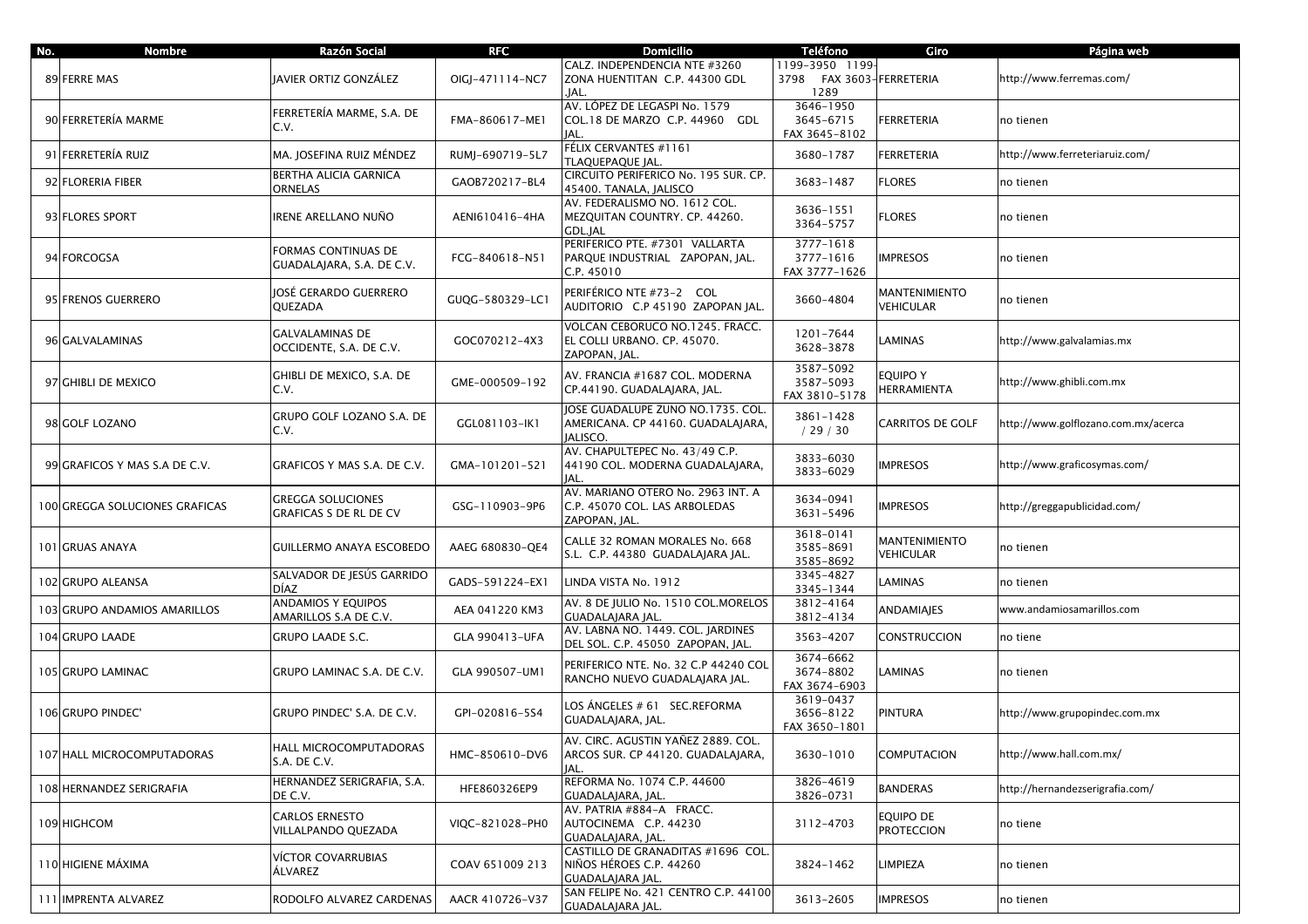| No. | <b>Nombre</b>                                        | Razón Social                                       | <b>RFC</b>      | <b>Domicilio</b>                                                                          | <b>Teléfono</b>                                            | Giro                                              | Página web                           |
|-----|------------------------------------------------------|----------------------------------------------------|-----------------|-------------------------------------------------------------------------------------------|------------------------------------------------------------|---------------------------------------------------|--------------------------------------|
|     | 112 IMPRESOS DE CALIDAD                              | RITA ISELA VANDICK PUGA                            | DIPR-681211-EP8 | MEZQUITAN #158 COL. EL REFUGIO<br>C.P. 44200 GUADALAJARA, JAL.                            | 3126-5217<br>3342-3373                                     | <b>IMPRESOS</b>                                   | no tienen                            |
|     | 113 IMPRESOS GRÁFICOS                                | MARTHA E. MONTAÑO<br>VÁZQUEZ                       | MOVM-530308-3M1 | MANUEL ACUÑA #698 COL.<br>ARTESANOS GUADALAJARA, JAL. C.P.<br>44200                       | 3613-0596                                                  | <b>IMPRESOS</b>                                   | no tienen                            |
|     | 114 IMPRESOS JAZBRY                                  | IMPRESOS JAZBRY, S.A DE C.V.                       | IJA 090424 D50  | PRISCILIANO SANCHEZ No. 509, ZONA<br>CENTRO C.P. 44100 GUADALAJARA JAL.                   | 3628-4854                                                  | <b>IMPRESOS</b>                                   | no tienen                            |
|     | 115 IMPRESOS UYEDA                                   | IMPRESOS UYEDA S.A DE C.V.                         | IUY-960520-EG8  | ALGODÓN No. 301 C.P. 44470 COL. LA<br>NOGALERA GUADALAJARA, JAL.                          | 3793-2032 AL 41<br>EXT. 2019                               | <b>IMPRESOS</b>                                   | http://www.uyeda.com.mx/             |
|     | 116 IMPRESOS VALORO                                  | <b>IMPRESOS VALORO, S.A. DE</b><br>C.V.            | IVA-010625-QY1  | VOLCÁN BOQUERÓN No. 2233   COL. EL<br>COLLI C.P. 45070 ZAPOPAN JAL                        | 3628-4010<br>3628-4792                                     | <b>IMPRESOS</b>                                   | no tienen                            |
|     | <b>117 INDUSTRIAS POLYREY</b>                        | INDUSTRIAS POLYREY S.A. DE<br>C.V.                 | IPO-820325-HQ0  | CALLE 2 #2467 ZONA INDUSTRIAL C.P.<br>44940 GUADALAJARA JAL. MEX.                         | 3884-2070<br>3884-2071 / 2079 HULE ESPUMA<br>FAX 3884-2096 |                                                   | http://www.polyrey.com.mx/           |
|     | 118 INFRA                                            | INFRA, S.A. DE C.V.                                | INF891031-LT4   | DR. R. MICHEL NO.1709. COL. ATLAS.<br>SECTOR REFORMA. CP. 44870.<br>GUADALAJARA, JAL.     | 3668-2020                                                  | <b>EQUIPO Y</b><br>HERRAMIENTA                    | http://www.infra.com.mx/             |
|     | 119 INNOVACION PUBLICIDAD                            | D.I. RAUL RODRIGUEZ<br><b>GONZALEZ</b>             | ROGR 570712-728 | SEVERO DIAZ 5651-24 COL.<br>RESIDENCIAL MOCTEZUMA C.P. 45059<br>ZAPOPAN JAL.              | 36182159                                                   | <b>IMPRESOS</b>                                   | mo tienen                            |
|     | 120 INTECSYS                                         | INTECSYS S.A. DE C.V.                              | INT-960910-C35  | LA RIOJA 15 A COL. SAN PEDRO<br>ZACATENCO C.P. 07360 GUSTAVO A<br>MADERO. D.F.            | $(55) 5754 - 1993$                                         | <b>ROBOTICA</b>                                   | http://www.intecsys.com/             |
|     | 121 INTERCERAMIC                                     | <b>INTERACABADOS DE</b><br>OCCIDENTE, S.A. DE C.V. | IOC990222-6F8   | AVE. LOS LAURELES NO.175. CP. 45150.<br>ZAPOPAN, JAL.                                     | 3633-3616                                                  | <b>MATERIAL DE</b><br>CONSTRUCCION                | http://interceramic.com/             |
|     | 122 JOS BRAZALETES                                   | YOLANDA AGUILERA MONTES                            | AUMY 741214 S47 | NARCISO MENDOZA No. 4275 COL<br>RANCHO NUEVO C.P. 44240<br>GUADALAJARA JAL.               | 3674-8424<br>8851-3320                                     | <b>BRAZALETES</b>                                 | http://brazaletesjos.com/            |
|     | 123 JR COMPRESORES Y FRENOS DE AIRE                  | MARTHA PATRICIA NUÑO<br><b>PEREZ</b>               | NUPM-751213-KBA | GANTE No. 301 ESQ. ANALCO COL. LAS<br>CONCHAS GUADALAJARA, JAL.                           | 3650-0236                                                  | <b>EQUIPO Y</b><br>HERRAMIENTA<br>(MANTENIMIENTO) | http://www.compresoresiriunior.com/  |
|     | 124 KC RENTA                                         | KC RENTAS S.A. DE C.V.                             | KCR 061019 5G0  | CALLE JUSTICIA No. 2639 COL.<br>PROVIDENCIA C.P. 44680<br>GUADALAJARA JAL.                | 3044-7778 / 79<br>3044-5520 / 21                           | RENTA EQUIPO DE<br><b>COMPUTO</b>                 | http://www.kcrentas.com.mx/index.htm |
| 125 | KOBOL RENTA DE EQUIPO PARA LA<br><b>CONSTRUCCION</b> | GBTS EQUIPO S.A DE C.V.                            | GEQ 060911-PW1  | CAMINO A LAS MORAS No. 124<br>SENDERO DE LAS MORAS C.P. 45640<br>TLAJOMULCO DE ZUÑIGA     | 3687-0090<br>3687-0039<br>3687-2191                        | RENTA DE<br>MAQUINARIA                            | http://www.kobol.com.mx/             |
|     | 126 LA ESTRELLITA DE VIOLETA                         | HEIDI MARIA ELENA TORRES<br>VAZQUEZ                | TOVH796017-TE6  | ALVARO OBREGON NO. 589. COL. SAN<br>JUAN DE DIOS. CP 44360. GDL. JAL.                     | 3654-5092                                                  | FLORES                                            | no tienen                            |
|     | 127 LA IMPRENTA                                      | <b>CARLOS FELIPE ELIZALDE</b><br>VICAÑA            | EIVC-730416-B61 | AV. LÓPEZ MATEOS SUR #2000 COL.<br>CHAPALITA GUADALAJARA JAL                              | 3146-1010<br>3120-0200                                     | <b>IMPRESOS</b>                                   | no tienen                            |
|     | 128 LA NUEVA PERLA                                   | LA NUEVA PERLA S.A. DE C.V.                        | NPE-840508-ET1  | PINO SUÁREZ #345 ZONA CENTRO<br>GDL. JAL.                                                 | 3614-5388<br>FAX 3613-8245                                 | MANTA / TELA                                      | http://www.lanuevaperla.com          |
|     | 129 LA PALOMA                                        | LA PALOMA PERIFERICO, S.A.<br>DE C.V.              | PPE980303-QI7   | AV. NIÑOS HEROES No. 1609. COL.<br>MODERNA. GUADALAJARA, JALISCO.                         | 3812-1822<br>3812-3761<br>3810-6020                        | MOBILIARIO DE BAÑO                                | http://www.pisoslapaloma.com         |
|     | 130 LABORATORIOS JULIO                               | LABORATORIOS JULIO, S.A. DE<br>C.V.                | IJU 821006 T53  | AV VALLARTA 6250 COLÑ. JOCOTAN<br>C.P. 44140 ZAPOPAN JAL.                                 | 3120-2508<br>FAX 3120-2512                                 | <b>IMPRESOS</b>                                   | http://laboratoriosjulio.com/        |
|     | 131 LAMINAS M&M                                      | OSCAR MERCADO MUÑOZ                                | MEMO 840403-3ZA | AV. LAZARO CARDENAS No. 63 COL. EL<br>ZAPOTE DEL VALLE C.P. 45659<br>TLAJOMULCO DE ZUÑIGA | 3631-5276                                                  | LAMINAS                                           | www.laminasdefibradevidrio.com       |
|     | 132 LANDERO                                          | ORGANIZACIÓN LANDERO, S.A.<br>DE C.V.              | OLA-880504-HM8  | AV. VALLARTA No. 1285 COL.<br>AMERICANA GUADALAJARA JAL.                                  | 3826-1245<br>FAX 3825-5729                                 | <b>LANTAS</b>                                     | http://landero.es.tl/                |
|     | 133 LAR                                              | LUIS ARREAGA RUIZ                                  | AIRL54 0622-LP1 | AV. AVILA CAMACHO No 1249 COL. LA<br>NORMAL C.P. 44260 GDL. JAL MEX.                      | 3824-3985<br>342-7474                                      | TRANSPORTES                                       | http://www.lar.com.mx/               |
|     | 134 LERMA'S LLANTAS Y SERVICIOS                      | SONIA LERMA HERRERA                                | LEHS 701120 EO0 | PROL.FCO. I. MADERO No.12 COL. SAN<br>GASPAR DE LAS FLORES TONALA<br>JALISCO              | 3607-9200<br>FAX 3607-0101                                 | LLANTAS                                           | no tienen                            |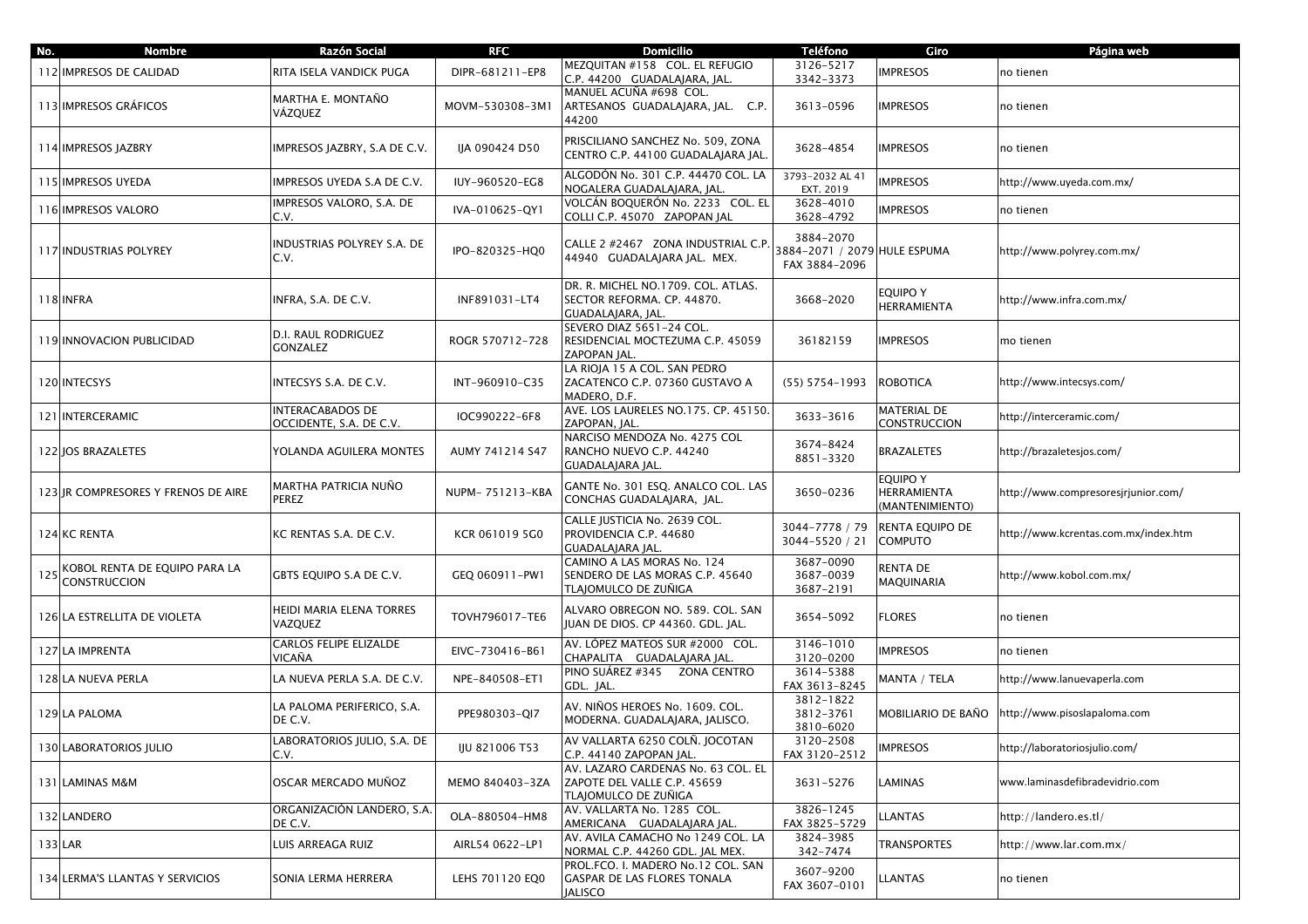| No. | <b>Nombre</b>                                                            | Razón Social                                                                               | <b>RFC</b>       | <b>Domicilio</b>                                                                        | <b>Teléfono</b>                                                            | Giro                                | Página web                           |
|-----|--------------------------------------------------------------------------|--------------------------------------------------------------------------------------------|------------------|-----------------------------------------------------------------------------------------|----------------------------------------------------------------------------|-------------------------------------|--------------------------------------|
|     | 135 LIMPIOSOS                                                            | CENTRAL PACIFIC PAPER S.A.<br>DE C.V.                                                      | CPP-960424-Q50   | CRUZ VERDE No. 787 COL. LA SAGRADA<br>FAMILIA C.P. 44200 GUADALAJARA JAL.               | 3810-0167<br>3810-0163                                                     | <b>LIMPIEZA</b>                     | http://www.limpiosos.com.mx/         |
|     | 136 LITOGRAFICA MONTES                                                   | <b>GUSTAVO ADOLFO MONTES</b><br><b>GUERRERO</b>                                            | MOGG-810908-M60  | CONTRERAS MEDELLIN No. 176. COL.<br>CENTRO. CP. 44100. GUADALAJARA,                     | 3614-1760<br>3613-3040<br>FAX 3613-5353                                    | <b>IMPRESOS</b>                     | http://litograficamontes.com/        |
|     | 137 LIVERPOOL                                                            | DISTRIBUIDORA LIVERPOOL<br>S.A. DE C.V.                                                    | DLI-931201-MI9   | JUAREZ 277 Y 16 DE SEPTIEMBRE COL.<br>CENTRO, C.P. 44100 GUADALAJARA,<br>JAL.           | 3678-5625                                                                  | TIENDA<br>DEPARTAMENTAL             | http://www.liverpool.com.mx/         |
|     | 138 LLANTERA                                                             | MIGUEL ANGEL FLORES<br>MARTINEZ                                                            | FOLL 810219 2U8  | PROVADA ALMENDROS No5 INT.14 COL<br>CAMICHINES C.P. 45540 TLAQUEPAQUE<br>IAL.           | 3343-8614                                                                  | LLANTAS                             | no tienen                            |
|     | 139 LLANTERA HUENTITAN                                                   | OSÉ SOTO TORRES                                                                            | SOTJ-500817-RY8  | BELISARIO DOMÍNGUEZ #3153 COL.<br>HUENTITAN EL ALTO CP. 44300                           | 3603-6078                                                                  | LLANTAS                             | no tiene                             |
|     | 140 LUCKE                                                                | LUCKE S.A. DE C.V.                                                                         | LUC-811106-1C4   | AV. NIÑOS HEROES No. 2100 COL.<br>BARRERA C.P. 44150 GUADALAJARA,<br>JAL.               | 3615-5566<br>FAX 3616-1258                                                 | MOBILIARIO DE BAÑO                  | http://www.lucke.com.mx/             |
|     | 141 MAC MAQUINARIA                                                       | <b>JORGE RAMON NAVARRO</b><br>CURIEL                                                       | NACJ 680422 L12  | PERIFERICO SUR No. 2434 PIRAMIDES<br>DEL SOL ZAPOPAN JAL. C.P. 45070                    | 3632-7836                                                                  | RENTA DE<br>MAQUINARIA              | http://www.gruasmacgdl.com/          |
|     | 142 MAD (PAPELERÍA, COMPUTO Y MUEBLES MARIA RAQUEL FLORES<br>DE OFICINA) |                                                                                            | FOGR-640203-9P4  | HOSPITAL #1038 COL. SAGRADA<br>FAMILIA C.P. 44200 GDL. JAL.                             | 3827-1241<br>3827-0924<br>3827-0924<br>FAX 3827-2948                       | PAPELERIA                           | http://www.madpapeleria.amawebs.com/ |
|     | 143 MADERAS LA CUMBRE                                                    | COMERCIALIZADORA E<br>NDUSTRIALIZADORA DE<br>MADERAS Y DERIVADOS LA<br>CUMBRE S.A. DE C.V. | CIM-950106-UV2   | NICOLÁS BRAVO #150 COL ATEMAIAC<br>DEL VALLE ZAPOPAN JAL. CP.45190                      | 3824-7237<br>3824-6531<br>3848-4191                                        | MADERAS                             | http://grupolacumbre.com/            |
|     | 144 MADERERIA ABASTOS                                                    | MADERERIA ABASTOS S.A. DE<br>C.V.                                                          | MAB 831107 QM5   | CALZ. LAZARO CARDENAS No. 2259<br>GUADALAJARA JAL.                                      | 3812-0676<br>3811-6512<br>FAX 3812-0107                                    | MADERAS                             | no tienen                            |
|     | 145 MAG QUÍMICA                                                          | MIGUEL ANGEL GONZÁLEZ<br>GUTIÉRREZ                                                         | GOGM-690323-VP0  | SIERRA DE MAZAMITLA #5908-3 COL.<br>LAS ÁGUILAS CP.45080 ZAPOPAN, JAL.                  | 3634-0247<br>FAX. 3632-1099                                                | <b>PRODUCTOS</b><br>QUIMICOS        | no tienen                            |
|     | 146 MANUALIDADES DECORAMA                                                | MANUALIDADES DECORAMA<br>S.A. DE C.V.                                                      | MDE-980320-9B4   | HIDALGO No. 587 C.P. 44200 COL.<br>CENTRO GUADALAJARA JAL.                              | 3614-2338<br>3614-5045                                                     | <b>MERCERIA Y</b><br>DECORACION     | http://www.m-decorama.com/           |
|     | 147 MAQ INOX INDUSTRIAL                                                  | MAQ INOX INDUSTRIAL S.A. DE<br>C.V.                                                        | MII850812-681    | AV. 8 DE JULIO NO. 1620. COL.<br>MORELOS. CP. 44910. GUADALAJARA,<br>JAL.               | 3810-0342<br>3812-8924                                                     | equipo y<br>HERRAMIENTA             | http://www.maqinox.com.mx/           |
|     | 148 MAQUINARIA CENTURION                                                 | MAQUINARIA CENTURION S.A.<br>DE C.V.                                                       | MCE 031017-KT9   | CALLE CAPUCHINAS No. 2859 COL.<br>CHAPALITA C.P. 45040 GUADALAJARA<br>IAL.              | 3944-3997<br>3121-0309                                                     | CONSTRUCCION                        | http://www.maquinariacenturion.com/  |
|     | 149 MARCOS Y PLACAS CONMEMORATIVAS                                       | JUSTO ANTONIO CASTILLO<br>VILLALVAZO                                                       | CAVJ- 640405-CC4 | SAN FELIPE No. 256 S.H. C.P. 44100<br>GUADALAJARA JAL.                                  | 3613-3961                                                                  | MARCOS Y PLACAS                     | no tienen                            |
|     | 150 AMEYALLI                                                             | MARIO ALBERTO VELASCO<br>SANTAN                                                            | VESM-630920-TE3  | PABLO NERUDA No. 4341 int. E-9 COL.<br>VILLA UNIVERSITARIA C.P. 45110<br>ZAPOPAN, JAL.  | 36101790                                                                   | <b>CAMPISMO</b>                     | http://www.ameyallicamp.com/         |
|     | 151 MARULL                                                               | MARULL, S.A.                                                                               | MAR-710430-866   | AV. VALLARTA #1217 COL.<br>AMERICANA. GUADALAJARA, JAL.                                 | 3825-0009<br>FAX 3825-9381                                                 | <b>ALFOMBRASY</b><br><b>TAPETES</b> | http://www.marull.com.mx/            |
|     | MAXI ENVASES LO MAXIMO EN<br>152 DESECHABLES                             | MARIA CONCEPCION BECERRA<br>VILLARREAL                                                     | BEVC-510225-PY8  | AV. DEL MERCADO No. 1131 - A COL.<br>MERCADO DE ABASTOS C.P. 44530<br>GUADALAJARA, JAL. | $3671 - 1925$<br>3671-2702                                                 | <b>DESECHABLES</b>                  | http://www.maxienvases.com.mx/       |
|     | 153 MAYOREO DECORACION                                                   | RODRIGO DIOSDADO VILCHES                                                                   | DIVR-820403-DD4  | AV VALLARTA 6503-D7 C.P. 45010<br>PLAZA CONCENTRO COL. CIUDAD<br>GRANJA ZAPOPAN JAL.    | 3616-5150<br>1380-4999                                                     | ALFOMBRAS Y<br>TAPETES              | http://www.mayoreoendecoracion.com/  |
|     | 154 MAYOREO FERRETERO ATLAS                                              | <b>MAYOREO FERRETERO ATLAS</b><br>S.A DE C.V                                               | MFA-030403-T73   | CALZADA INDEPENDENCIA SUR # 359<br>CONSTITUCIÓN Y GPE. VICTORIA                         | 3345-0117<br>EXT.106<br>3345-0118<br>3345-0116<br>3345-0078<br>FAX.EXT.119 | ERRETERIA                           | http://mayoreoferreteroatlas.com/    |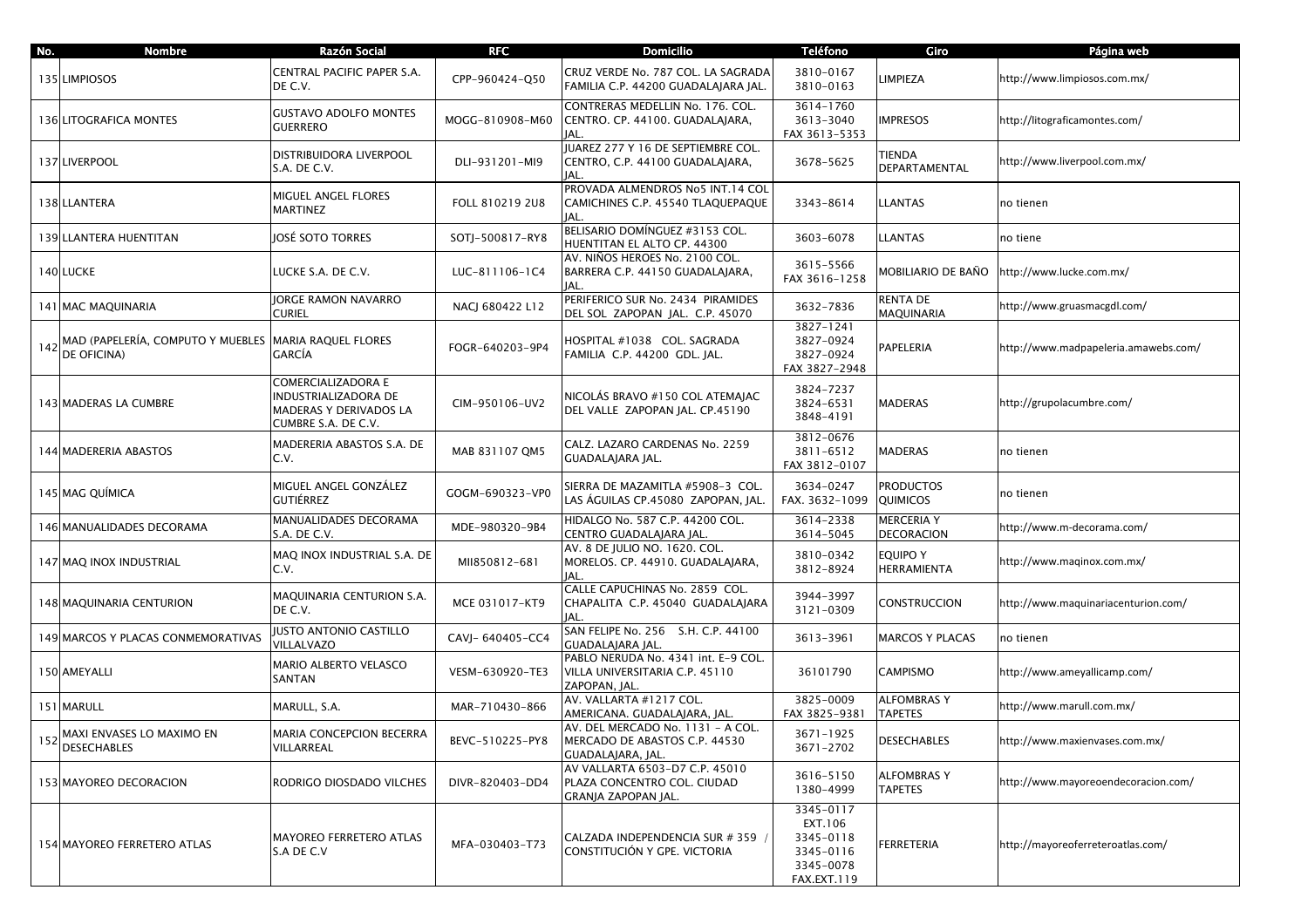| No.     | <b>Nombre</b>                                           | Razón Social                                                      | <b>RFC</b>      | <b>Domicilio</b>                                                                                  | <b>Teléfono</b>                                   | Giro                                              | Página web                                |
|---------|---------------------------------------------------------|-------------------------------------------------------------------|-----------------|---------------------------------------------------------------------------------------------------|---------------------------------------------------|---------------------------------------------------|-------------------------------------------|
|         | 155 MDA NETWORKS                                        | MDA NETWORKS S.A. DE C.V.                                         | MNE 010808-LGA  | PROL. AMERICAS 1600 2 do PISO GDL.<br>IAL.                                                        | 3678-9154<br><b>FAX</b><br>3678-9200              | CONTROL DE<br><b>ACCESOS</b>                      | http://www.mda.com.mx/                    |
| 156     | MECANICA EN GENERAL SALINAS E<br><b>HIJOS</b>           | HUGO CESAR SALINAS FLORES                                         | SAFH-820401-QJ0 | PERIFERICO NORTE No. 1079 COL.<br>VICTOR HUGO C.P. 45190 ZAPOPAN<br><b>JALISCO</b>                | 3112-5920                                         | <b>MANTENIMIENTO</b><br>VEHICULAR                 |                                           |
|         | 157 MEDTECH DE MÉXICO                                   | ERNESTO EUFRACIO TELLEZ                                           | EUTE-520517-T64 | MONTENEGRO #1470 INT.-A COL.<br>MODERNA C.P.44170<br>GUADALAJARA, JAL.                            | 3825-1914<br>3120-1073                            | BRAZALETES                                        | http://www.medtechdemexico.com/           |
|         | 158 METALIZADOS GALVANOPLASTICOS                        | METALIZADOS<br>GALVANOPLASTICOS, S.A. DE<br>C.V.                  | MGA-120716-P63  | FCO. SILVA ROMERO 16 COL. ANALCO<br>C.P. 44450 GUADALAJARA, JAL.                                  | 3617-8310<br>3617-8311                            | CROMADORA                                         | http://www.metalizadosguadalajara.mx      |
|         | 159 METROPOLI                                           | TECNO SHOW, S.A. DE C.V.                                          | TSH890308-A32   | AV. 16 DE SEPTIEMBRE No. 497. COL<br>CENTRO. CP. 44100. GUADALAJARA,<br>JAL.                      | 3614-2035 / 35                                    | SONIDO E<br><b>ILUMINACION</b>                    | http://www.musicclub.mx/                  |
|         | 160 MOBIL FACTORY                                       | MOBIL FACTORY S.A. DE C.V.                                        | MFA-091216-EZA  | AV. LA PAZ No. 1603 COL. AMERICANA<br>C.P. 44190 GUADALAJARA, JAL.                                | 38273974 / 75<br>3811-0564                        | MOBILIARIO DE<br><b>OFICINA</b>                   | http://www.mobilfactory.com.mx/           |
|         | 161 MODATELAS                                           | MODATELAS, S.A. DE C.V.                                           | MOD041014 K13   | COLON No. 20 ESQ. MORELOS CENTRO<br>C.P. 44200 GUADALAJARA JAL.                                   | 3613-4338<br>3613-6065                            | MANTA / TELA                                      | http://www.modatelas.com.mx/es/           |
|         | 162 MOFLES JALISCO                                      | MARIO ARMANDO EBESO<br>OCHOA                                      | OEOM 620820-N89 | CRUZ VERDE No. 750 ESQ. JESUS<br>GARCIA No. 999 S.H. C.P. 44200<br><b>GUADALAJARA JAL</b>         | 3825-5671                                         | MANTENIMIENTO<br>VEHICULAR                        | http://www.moflesjalisco.com/             |
| 163     | MOTOBOMBAS Y EQUIPOS AGRICOLAS E<br><b>INDUSTRIALES</b> | MOTOBOMBAS Y EQUIPOS<br>AGRICOLAS E INDUSTRIALES,<br>S.A. DE C.V. | MEA 951208-6BA  | CALLE LIBERTAD No. 40 ESQ. CORONA<br>ZONA CENTRO C.P. 44100<br>GUADALAJARA JAL                    | 3614-9367<br>3614-4633<br>3613-6750               | <b>EQUIPO Y</b><br>HERRAMIENTA<br>(MANTENIMIENTO) | no tienen                                 |
|         | 164 MOTORES ELCTRICOS CASILLAS                          | MARIO CASILLAS ZABALA                                             | CAZM 631017-Q5A | CARRETERA A TESISTAN AV. LAURELES<br>No. 585 COL. SAN ISIDRO ZAPOPAN<br>JAL. C.P. 45147           | 3365-6581<br>3633-8180                            | ROBOTICA                                          | http://www.motoreselectricoscasillas.com/ |
|         | 165 MOTORES FINOS FEDERALISMO                           | JOSÉ MARCELINO DÁVALOS<br>SIERRA                                  | DASM-780311-EP2 | AV. FEDERALISMO NORTE #187 COL.<br>ATEMAJAC DEL VALLE ZAP. JAL. C.P.<br>45190                     | 3660-2461                                         | <b>MANTENIMIENTO</b><br>VEHICULAR                 | no tienen                                 |
|         | 166 MR. FRIO                                            | KARLA GEORGINA GOMEZ<br><b>AVILA</b>                              | GOAK-830513-CV6 | AV. FEDERALISMO NTE. 1990 (CASI<br>CIRCUNVALACION) GUADALAJARA JAL.                               | 3126-7473<br>3342-9716                            | AIRE ACONDICIONADO www.mrfrio.com.mx              |                                           |
| 167     | MULTISERVICIOS SANDOVAL Y<br><b>SUSPENSIONES</b>        | MAURO ANTONIO SANDOVAL<br>CERDA                                   | SACM-840220-9L1 | CARRETERA SALTILLO #815-D C.P.<br>45190 ZAPOPAN JAL.                                              | 6060-4995                                         | <b>MANTENIMIENTO</b><br>VEHICULAR                 |                                           |
|         | 168 MYVAME                                              | MARIO ENRIQUE HERNANDEZ<br><b>GARCIA</b>                          | HEGM 691212 M70 | AV. ALEMANIA No. 1621 COL MODERNA<br>S.J. C.P. 44190 GUADALAJARA JAL.                             | 3810-3324<br>FAX 3811-5233                        | EQUIPO CONTRA<br><b>INCENDIOS</b>                 | http://www.myvame.com/                    |
|         | 169 NE ILUMINACION                                      | NOVA ERA ILUMINACION S.A.<br>DE C.V.                              | NEI-010307-7B0  | BELISARIO DOMINGUEZ No. 101 COL.<br>OBLATOS GUADALAJARA, JAL.                                     | 3654-0000<br>FAX 3654-0220                        | <b>ELECTRICA</b>                                  | no tienen                                 |
| 170 NYC |                                                         | INDUSTRIAS PLASTICAS NYC,<br>S.A. DE C.V.                         | IPN-901009-951  | PRIVADA SAN DIEGO. COL. INDUSTRIAL<br>NOGALAR. CP. 66484. SAN NICOLAS DE<br>LOS GARZA, NUEVO LEON | $(81)$ 8158-6710                                  | PROMOCIONALES Y<br><b>PUBLICIDAD</b>              | http://www.nyc.com.mx/                    |
|         | 171 OFFICE DEPOT                                        | OFFICE DEPOT, S.A. DE C.V.                                        | ODM-950324-V2A  | IUAN SALVADOR AGRAZ #101 COL.<br>SANTA FE MÉXICO DF. CP. 05300                                    | 3613-9105<br>3614-0822                            | PAPELERIA                                         | http://www.offficedepot.com.mx/           |
|         | 172 OFFICE MAX                                          | OPERADORA OMX S.A. DE C.V.                                        | OOM-960429-832  | LATERAL AUTOPISTA MEXICO TOLUCA<br>No. 1235, LOMAS DE SANTA FE<br>CUAJIMALPA DE MORELOS, D.F.     | 3673-7232<br>SUC. SAN ISIDRO PAPELERIA<br>ZAPOPAN |                                                   | http://www.officemax.com.mx/              |
|         | 173 OFFICE PLUS                                         | TECNOLOGIA DE<br>INFORMACION CORPORATIVA<br>S.A. DE C.V.          | TIC-990818-I52  | AV. CHAPULTEPEC. SUR No. 565 COL.<br>MODERNA C.P. 44190 GUADALAJARA,<br>JAL.                      | 1377-4242                                         | MOBILIARIO DE<br><b>OFICINA</b>                   | http://www.officeplus.com.mx/             |
|         | 174 OFFICE SCHOOL                                       | MOBILIARIO OFFICE SCHOOL,<br>S.A. DE C.V.                         | MOS-090618-431  | PENINSULA No. 3084 COL. STA.<br>EDUWIGES C.P. 44580 GUADALAJARA,<br>JAL.                          | 3631-8235<br>1057-9121                            | MOBILIARIO DE<br><b>OFICINA</b>                   | http://www.officeschool.com.mx/           |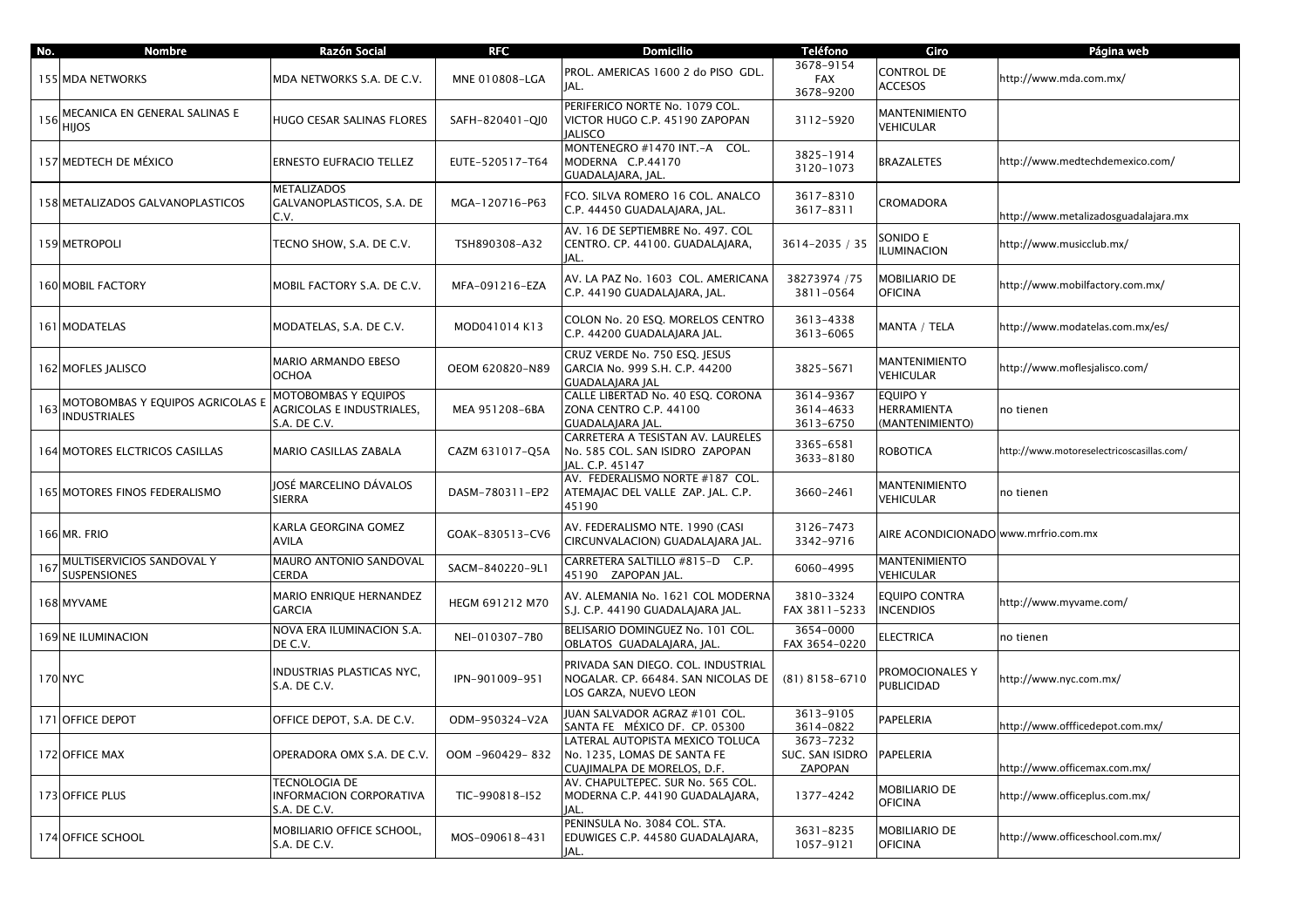| No. | <b>Nombre</b>                                       | Razón Social                                                | <b>RFC</b>      | <b>Domicilio</b>                                                                 | <b>Teléfono</b>                                                                | Giro               | Página web                              |
|-----|-----------------------------------------------------|-------------------------------------------------------------|-----------------|----------------------------------------------------------------------------------|--------------------------------------------------------------------------------|--------------------|-----------------------------------------|
|     | 175 OFIMEDIA                                        | OFIMEDIA PAPELERIA Y<br>CONSUMIBLES S.A. DE C.V.            | OPC-040802-PI8  | CALLE 10 #1874 COL. FERROCARRIL<br>C.P. 44440 GUADALAJARA, JAL.                  | 3587-2322<br>3162-0840<br>3124-1258<br>3343-4240<br>3812-0558                  | PAPELERIA          | http://www.ofimedia.es/                 |
|     | 176 OXI CLASS                                       | FARAH ESPARZA ANUHAR                                        | FAEA790328-BL8  | URSULO GARCIA REYES No. 5514. COL.<br>ARCOS DE GUADALUPE. ZAPOPAN, JAL.          | 1077-5710                                                                      | CONSTRUCCION       | http://www.oxiclass.com/                |
| 177 | P. E. OFICINAS (PROVEEDORA ESCOLAR<br>Y DE OFICINA) | COMERCIALIZADORA<br>PAPELERA Y DE SERVICIOS S.A.<br>DE C.V. | CPS-080721-BMA  | SANTA MÓNICA #1511 FRACC.<br>PAROUES DE ZAPOPAN                                  | 3834-8490<br>3848-4179<br>FAX 3848-4180                                        | PAPELERIA          | no tienen                               |
|     | 178 PAILERIA Y TORNO ROSALES                        | ALFREDO ANGUIANO ROSALES                                    | AURA-510112-R28 | PRIV. IGNACIO L. PESQUERIA # 578 COL.<br>CONSTITUCION ZAPOPAN JAL. C.P.<br>45180 | 3660-1782                                                                      | TORNO              | no tienen                               |
|     | 179 PANIAGUA PROTECCION TOTAL                       | PANIAGUA PROTECCION<br>TOTAL, S.A. DE C.V.                  | PPT-060110-STA  | AV. FEDERALISMO NORTE 3519 COL.<br>ATEMAJAC DEL VALLE C.P. 45190<br>ZAPOPAN JAL. | 386-15151                                                                      | <b>ALAMBRADOS</b>  | http://www.paniaguaalambrados.com/      |
|     | 180 PAPELERIA OFICCOM                               | ANA MARTINA MARTINEZ<br>PLASCENCIA                          | MAPA-630912-SV1 | AV. ARQUITECTURA # 303 COL.<br>MIRAVALLE C.P. 44990, GUADALAJARA,<br>JAL.        | 3670-1511<br>3670-1512<br>3044-5757<br>3044-5700<br>1338-5098<br>FAX 3675-3587 | PAPELERIA          | http://www.oficcom.com/                 |
|     | 181 PARISINA                                        | GRUPO PARISINA, S.A. DE C.V.                                | GPA-930101-Q17  | AV. JUÁREZ No. 263 COL. CENTRO<br>C.P. 44100 GUADALAIARA IAL.                    | 3613-1076                                                                      | MANTA / TELA       | http://www.laparisina.com.mx/           |
|     | 182 PASTO EN ROLLO                                  | IOSÉ ANTONIO GARCÍA<br><b>MORALES</b>                       | GAMA-650922-655 | SAN JUAN BOSCO #84 COL. CHAPALITA<br>ZAPOPAN, JAL.                               | 3121-8037<br>3870-4794<br>FAX 3122-8675                                        | PASTO EN ROLLO     | http://www.pastoenrollo.com.mx/         |
|     | 183 PATHROS                                         | PATHROS PROMOCIONALES E<br>IMPRENTA, S.A. DE C.V.           | PPE-080804-995  | RÌO RHIN #1330      COL. QUINTA<br>VELARDE<br>GUADALAJARA, JAL. C.P.<br>44430    | 3811-6843                                                                      | <b>IMPRESOS</b>    | no tienen                               |
|     | 184 PC BELT                                         | RODRIGO BELTRAN BARRON                                      | BEBR 850710 9C2 | PUERTO GUERRERO NEGRO # 31 COL.<br>MIRAMAR, ZAPOPAN JAL. C.P. 45060              | 1594-5825<br>8421-9200                                                         | COMPUTACION        | http://pcbelt.com.mx/                   |
|     | 185 PC SOFTWARE                                     | JUAN CARLOS CARRILLO<br>CAMARENA                            | CACJ-711104-618 | MANUEL ACUÑA No. 2520-105 COL.<br>LADRON DE GUEVARA C.P. 44600 GDL.<br>JAL.      | 3585-3564<br>3585-3565<br>3585-3566                                            | COMPUTACION        | http://pc-software.mx/                  |
| 186 | PCYP (COMPUTADORAS, ACCESORIOS Y<br>PAPELERÍA)      | ALEJANDRO ASCENCIO DÍAZ                                     | AEDA-660505-6Y0 | AVENIDA LA PAZ #1684 COL.<br>AMERICANA C.P 44160 GDL JAL                         | 3827-1513                                                                      | <b>COMPUTACION</b> | no tienen                               |
|     | 187 PINTURA GENERAL                                 | JORGE ARMANDO PADILLA<br>CASTAÑEDA                          | PACJ-860807-MR2 | PRIVADA COL No. 10 COL. MESA<br>DORADA C.P. 45204 ZAPOAPN, JAL.                  | 3625-3837                                                                      | <b>PINTURA</b>     | no tienen                               |
|     | <b>188 PINTURAS CASTHER</b>                         | PINTURAS CASTHER S.A DE C.V                                 | PCA-911210-DL2  | AV. REVOLUCIÓN No. 2580, COL.<br>PRADOS DEL NILO GUADALAJARA JAL.<br>C.P. 44840  | 3635-8987<br>3635-9462<br>3659-5611                                            | PINTURA            | http://www.casther.com/                 |
|     | <b>189 PINTURAS CASTHER EL BATAN</b>                | ALEJANDRA OCHOA VARGAS                                      | OOVA-750715-PY2 | CARRETERA SALTILLO No. 128-A                                                     | 3112-5577<br>FAX 3126-5268                                                     | PINTURA            | http://www.casther.com/                 |
|     | 190 PINTURAS CASTHER TABACHINES                     | MARTHA PATRICIA VALDEZ<br>AHEDO                             | VAAM-640129-814 | PERIFÉRICO NORTE 776-A                                                           | 3672-8689<br>3366-0690<br>3636-1537                                            | PINTURA            | http://www.casther.com/                 |
|     | 191 PLAMI                                           | PLAMI S.A. DE C.V.                                          | PLA-880118-BY2  | CALLE TRIGO No. 783 COL. LA<br>NOGALERA C.P. 444470 GUADALAJARA,<br>JAL.         | 3614-4870<br>3666-9130<br>3666-9122<br>FAX 3613-0659                           | CHAROL             | http://www.plami.com.mx/                |
|     | 192 PLASTISOL DE OCCIDENTE                          | PLASTISOL DE OCCIDENTE S.A.<br>DE C.V.                      | POC 060117 PU4  | DR. R MICHEL No. 1885 COL. ATLAS<br>C.P. 44870 GUADALAJARA JAL.                  | 3838-8502<br>3838-8503                                                         | <b>PLASTICOS</b>   | http://www.plastisoldeoccidente.com.mx/ |
|     | 193 POLEAS PR                                       | PEDRO RODRIGUEZ GONZALEZ                                    | ROGP 670130 JV1 | DETROIT No. 155 ESOUINA CHICAGO<br>COL. RINCON DEL AGUA AZUL<br>GUADALAJARA JAL. | 3619-7849<br>FAX. 3619-1514                                                    | POLEAS             | www.poleaspr.com                        |
|     | 194 POPOTES PARA ESCOBA Y DERIVADOS                 | J. JESUS PRESA CORONA                                       | PECJ-440728-352 | ALDAMA No 47 SANTA ANA<br>TEPETITLAN ZAPOPAN JAL C.P 45230                       | 3684-6341                                                                      | LIMPIEZA           | http://www.poleaspr.com/                |
|     | 195 PRODUCCION GRAFICA 3C                           | GRUPO EMPRESARIAL 3C, S.A.<br>DE C.V.                       | GEC-071204-LV1  | CALLE VENEZUELA #457 COL.<br>AMERICANA GUADALAJARA, JAL.<br>C.P. 44160           | 3827-3436                                                                      | IMPRESOS           | no tienen                               |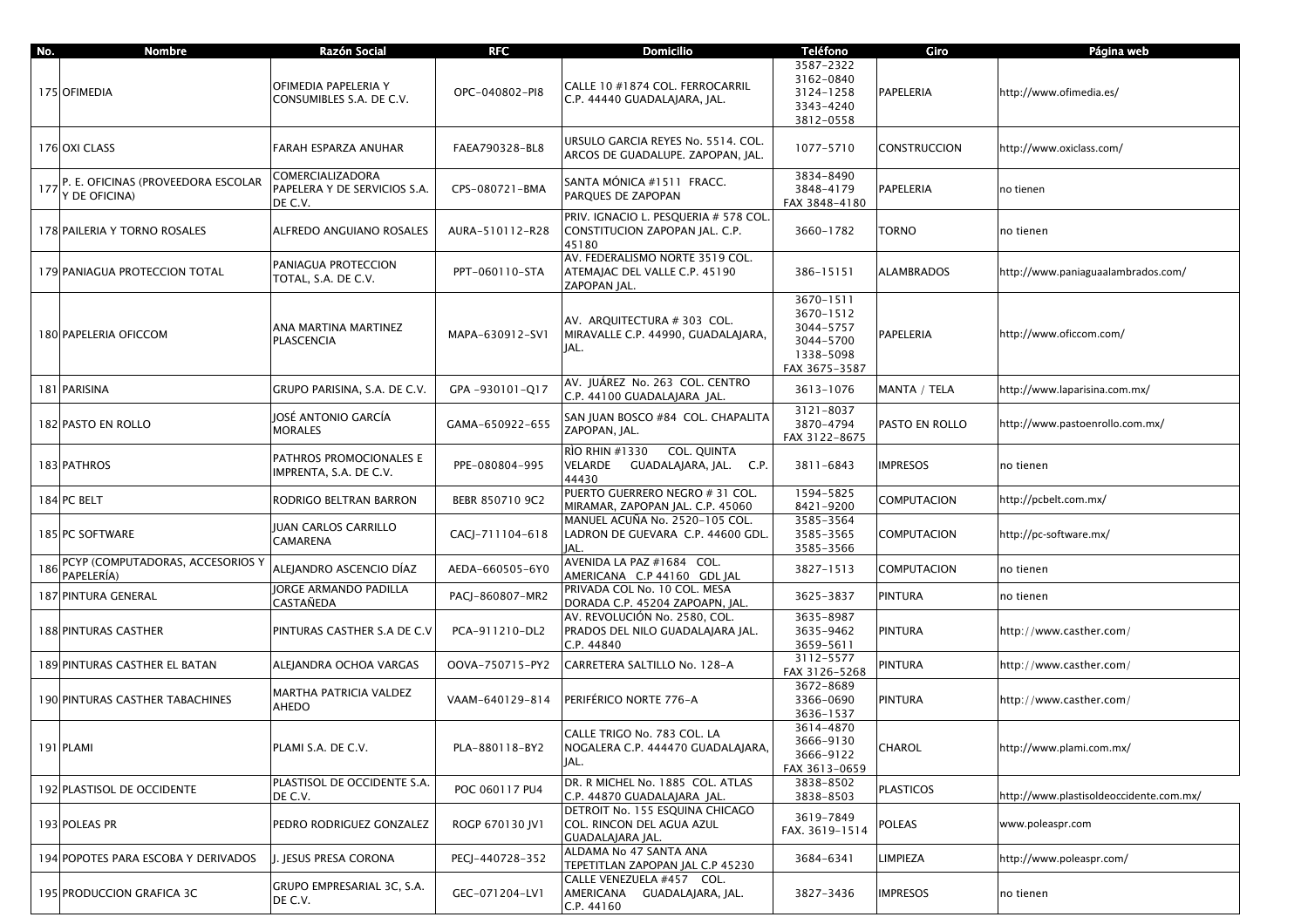| No. | <b>Nombre</b>                                                     | Razón Social                                                  | <b>RFC</b>      | <b>Domicilio</b>                                                                                     | <b>Teléfono</b>                                           | Giro                                 | Página web                            |
|-----|-------------------------------------------------------------------|---------------------------------------------------------------|-----------------|------------------------------------------------------------------------------------------------------|-----------------------------------------------------------|--------------------------------------|---------------------------------------|
|     | 196 PRODUCTION DEPOT PD                                           | MAURA CARDENAS VILLA                                          | CAVM 770123 JL6 | TUCAN No. 1520 MIRADOR DE SAN<br>ISIDRO C.P. 45132 ZAPOPAN JAL.                                      | 3849-0319                                                 | SONIDO E<br><b>ILUMINACION</b>       | http://www.prod-depot.com             |
|     | 197 PRODUCTOS CARMEN                                              | FILOMENA DEL CARMEN<br><b>MORALES RODRÍGUEZ</b>               | MORF-670610-GS8 | JARDÍN DE LOS CLAVELES #15 FRACC.<br>ALAMEDAS DE TESISITAN (TABACHINES)<br>ZAP. JAL.                 | 3366-0362<br>3366-2407<br>FAX 3672-8719                   | <b>IMPIEZA</b>                       | no tienen                             |
|     | 198 PRODUCTOS SIGMA                                               | PRODUCTOS SIGMA, S.A. DE<br>C.V.                              | PSI-551202-SA7  | CAL. GONZÁLEZ GALLO #3049 COL.<br>EL ROSARIO C.P.44890<br>GDL. JAL.                                  | 3635-4504<br>FAX 3635-5312<br>EXT. 107                    | PEGAMENTO                            | http://sigmapegamentos.com/           |
|     | 199 PROVASI                                                       | PROVEEDORA DEL VALLE DE<br>SILICON S.A. DE C.V.               | PVS 000505 HR3  | CALLE M-1 No. 2112 C.P 44210<br>JARDINES DEL COUNTRY GUADALAJARA<br>JAL.                             | 3342-3960<br>61, 62<br>FAX 3342-3963                      | equipo de<br><b>PROTECCION</b>       | http://www.provasi.com.mx/            |
| 200 | PROVEEDORA DE MATERIALES MORGA &<br>LÓPEZ                         | <b>PROVEEDORA DE MATERIALES</b><br>MORGA & LÓPEZ, S.A. DE CV. | PMM-030211-V52  | CALLE BENITO JUÁREZ # 93 COL.<br>VÍCTOR HUGO                                                         | 3112-5458                                                 | MATERIAL DE<br><b>CONSTRUCCION</b>   | no tienen                             |
|     | 201 PROVE-OFICINAS                                                | PROVE-OFICINAS, S.A. DE C.V.                                  | POF-980121-C27  | PRIVADA NADIR No. 2606 COL. LA<br>CALMA C.P. 45070 ZAPOPAN JAL.                                      | 3344-5548.<br>3133-1601<br>FAX.<br>3344-5553<br>3344-5549 | PAPELERIA                            | no tienen                             |
|     | 202 PTV WEB STORE                                                 | DANIEL FERNANDO LOPEZ<br>PEREZ                                | LOPD 851128 T91 | T GUTIERREZ MANZANA 23 LOTE 16<br>CASA 13 COL. LAS AMERICAS C.P.<br>55070 MEXICO ECATEPEC DE MORELOS | $(55) 5512 - 0673$                                        | CONTROL DE<br><b>ACCESOS</b>         | http://kitpuntodeventa.com/           |
|     | <b>203 PUBLICIDAD LAS DELICIAS</b>                                | <b>MANUEL FERNANDEZ</b><br>OLAVARRIETA                        | FEOM-750608-RGA | I. MANUEL PUGA Y ACAL No. 1735 COL<br>UNIVERSITARIA C.P. 44840<br>GUADALAJARA JAL.                   | 3650-2910<br>3650-2920<br>3650-2941                       | PROMOCIONALES Y<br>PUBLICIDAD        | www.dulmax.com.mx                     |
|     | 204 PUBLIGLOBOS INFLABLES PUBLICITARIOS PUBLIGLOBOS, S.A. DE C.V. |                                                               | PUB 011105 LM5  | VALLE DE LA SANTA CRUZ No. 28 COL.<br>VALLE DE LAS FLORES TLAJOMULCO DE<br>ZUÑIGA JAL.               | 1204-0404                                                 | PROMOCIONALES Y<br><b>PUBLICIDAD</b> | /1ttp://www.publiglobos.com           |
|     | 205 PUBLIVILVA                                                    | PUBLIVILVA SOLUCIONES<br>INTEGRALES, S.A. DE C.V.             | PSI 111221-2Q6  | PEZ AUSTRIAL No. 4120 COL.<br>ARBOLEDAS C.P. 45070 ZAPOPAN JAL                                       | 3631-8009<br>3535-8213                                    | <b>IMPRESOS</b>                      | http://www.publivilva.com/            |
|     | 206 QUATTRO MKT                                                   | MARIANA HERRERIAS PEREZ                                       | HEPM810916-FR7  | FIRMAMENTO No. 729. COL. JARDINES<br>DEL BOSQUE. CP. 44520.<br>GUADALAJARA, JAL.                     | 1202-1993<br>1202-2171                                    | PROMOCIONALES Y<br>PUBLICIDAD        | /1ttp://www.quattromkt.com            |
|     | 207 QUIROZ IMPERMEABILIZANTES                                     | QUIROZ IMPERMEABILIZANTES<br>Y RECUBRIMIENTOS S.A. DE<br>C.V. | QIR-940722-SM8  | AV. PATRIA #1510 COL. VILLA<br>UNIVERSITARIA C.P. 45110 ZAPOPAN<br>JAL.                              | 3642-4329<br>3641-5344                                    | <b>MPERMEABILIZANTES</b>             | /1ttp://www.quirozfester.com.mx       |
|     | 208 RECUMED S.A. DE C.V.                                          | RECUMED S.A. DE C.V.                                          | REC 100125-5P7  | AV. LOPEZ MATEOS NORTE No. 761<br>COL. ITALIA PROVIDENCIA<br>GUADALAJARA JAL.                        | 3630-2333                                                 | SILLAS DE RUEDAS                     | nttp://www.recumed.com                |
|     | 209 REFACCIONARIA FERRETERA                                       | REFACCIONARIA FERRETERA,<br>S.A. DE C.V.                      | RFE 820518 DA6  | AV. GONZALEZ GALLO No. 660<br>C.P.44460 COL. SAN CARLOS<br><b>GUADALAJARA JAL</b>                    | 3619-5519<br>3619-3090<br>FAX 3619-3015                   | FERRETERIA                           | no tienen                             |
|     | 210 REPPSA                                                        | RESINAS, PINTURAS Y<br>PEGAMENTOS, S.A. DE C.V.               | RPP 900917-PI5  | DR. R MICHEL No. 1965 S.R. COL.<br>ATLAS C.P. 44870 GUADALAJARA JAL.                                 | 3635-5821<br>3635-7346<br>3635-6189                       | RESINAS                              | /1ttp://www.reppsa.com                |
|     | 211 REPRESENTACIONES ORO                                          | REPRESENTACIONES ORO, S.A.<br>DE C.V.                         | ROR 980403 PU1  | AV. TONALA No. 2666 CD. AZTLA                                                                        | 3600-0041<br>FAX 3600-0045                                | <b>IMPIEZA</b>                       | no tienen                             |
|     | 212 RESINAS GUADALAJARA                                           | RESINAS GUADALAJARA, S.A.<br>DE C.V.                          | RGU-810114-KF7  | J. GUADALUPE MONTENEGRO No. 1086<br>S.J.                                                             | 3614-0951<br>3614-1212<br>FAX 3614-4535                   | RESINAS                              | http://www.resinasguadalajara.com.mx/ |
|     | 213 REYCO                                                         | GRUPO ABASTECEDOR REYCO,<br>S.A DE C.V.                       | GAR 010926-MA9  | AV. AVIACION No. 5051-19 CITY PARK,<br>SAN JUAN DE OCOTAN. CP. 45019.<br>ZAPOPAN, JAL.               | 3682-1070<br>73,74,78,79<br>FAX 3682-1075                 | CRISTALERIA                          | http://www.reyco.com.mx/              |
|     | 214 RICASA LIMPIEZA                                               | RICASA LIMPIEZA S.A. DE C.V.                                  | RLI 050504 936  | CAMINO A LA TIJERA No 806 MODULO<br>A BODEGA 6 COL. LATIJERA C.P. 45647<br><b>TLAIOMULCO</b>         | 3612-7739                                                 | LIMPIEZA                             | no tienen                             |
|     | 215 ROMA.DEC                                                      | MARIA APOLINARIA GARCÍA<br>PINEDA                             | GAPA-450108-LC9 | PASEO DE LAS ARAUCARIAS # 3116<br>FRACC.TABACHINES ZAPOPAN JAL.                                      | 1284-1161                                                 | ALFOMBRAS Y<br><b>TAPETES</b>        | no tienen                             |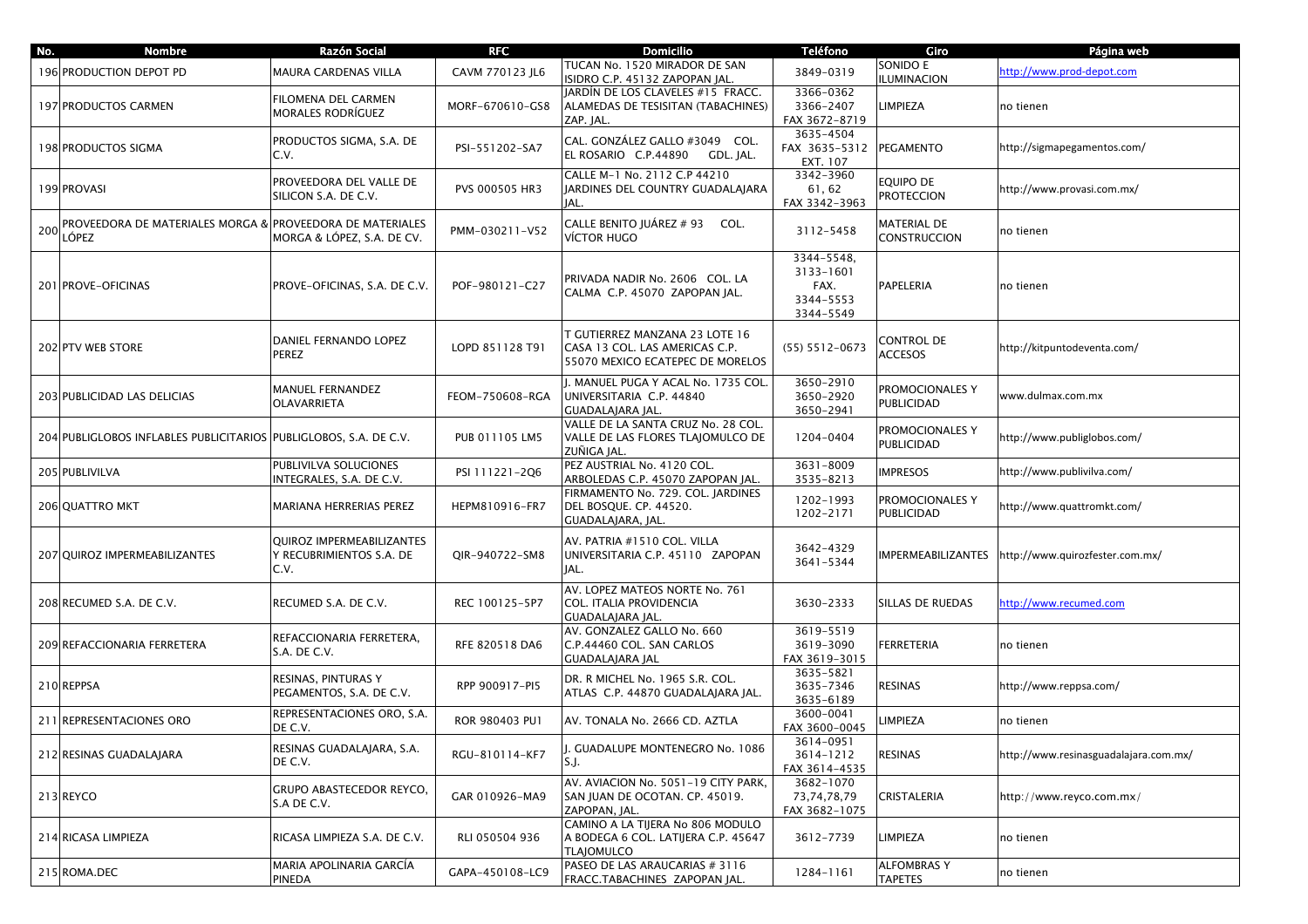| No. | <b>Nombre</b>                                   | Razón Social                                         | <b>RFC</b>      | <b>Domicilio</b>                                                                        | <b>Teléfono</b>                                      | Giro                              | Página web                                     |
|-----|-------------------------------------------------|------------------------------------------------------|-----------------|-----------------------------------------------------------------------------------------|------------------------------------------------------|-----------------------------------|------------------------------------------------|
|     | 216 RUEDAS Y RODAJAS INDUSTRIALES               | KAREN GONZALEZ RODRIGUEZ                             | GORK 890902 8Y4 | CALZADA INDEPENDENCIA SUR No 523<br>COL. ANALCO C.P. 44750<br>GUADALAJARA JAL.          | 3654-2323<br>3654-2324<br>1200-1384<br>FAX 3654-2247 | RUEDAS Y RODAJAS                  | http://ruedasyrodajasindustriales.com.mx/      |
|     | 217 SAM'S CLUB                                  | NUEVA WAL MART DE MEXICO,<br>S DE R. L. DE C. V.     | NWM 970924 4W4  | RASEO ROYAL COUNTRY No. 4555.<br>ROYAL COUNTRY C.P. 45116 ZAPOPAN<br>JAL.               | 3610-2701<br>(SUCURSAL<br>PATRIA)                    | TIENDA<br>DEPARTAMENTAL           | http://www.sams.com.mx/                        |
|     | 218 SANIRENT                                    | SANIRENT DE MEXICO S.A DE<br>C.V                     | SME 961127 HMA  | CAMINO VIEJO A SAN MARTIN No. 4<br>COL. EL SALVADOR PORTILLO LOPEZ<br>TLAQUEPAQUE JAL.  | 3659-1079                                            | LIMPIEZA                          | http://www.sanirent.com.mx/                    |
|     | 219 SANTA MONICA TEXTIL                         | SANTA MONICA TEXTIL, S.A.<br>DE C.V.                 | SMT-840906-GQ6  | SANTA MONICA No. 30 COL. CENTRO<br>C.P. 44100 GUADALAJARA, JAL.                         | 3614-0409                                            | MANTA / TELA                      | no tiene                                       |
|     | 220 SAYONARA                                    | IOSÉ ARMANDO CHÁVEZ DEL<br>TORO                      | CATA-600425-7XA | CALLE 50 #516 S.L. (RITA PÉREZ DE<br>MORENO) C.P. 44730 GUADALAJARA<br>IAL.             | 3649-7650<br>3644-0254                               | HULE EVA (FOMI)                   | www.suelassayonara.com.mx                      |
|     | 221 SEARS                                       | SEARS ROEBUCK DE MÉXICO,<br>S.A. DE C.V.             | SRM471106-9N3   | 16 DE SEPTIEMBRE No.650. COL.<br>CENTRO. CP.44100. GUADALAJARA,<br>JAL.                 | 3669-0200                                            | TIENDA<br><b>DEPARTAMENTAL</b>    | http://www.sears.com.mx/                       |
|     | 222 SEGRAFC                                     | HUGO ALEJANDRO<br>PLASCENCIA FLORES                  | PAFH-651128-SV7 | SAN FELIPE No. 622 - A COL. CENTRO<br>C.P. 44200 GUADALAJARA, JAL.                      | 3658-4145                                            | <b>IMPRESOS</b>                   | no tienen                                      |
|     | 223 SELLOS DEL CARMEN                           | ARTURO CAZARES QUEVEDO                               | CAQA-600909-C64 | 8 DE IULIO No. 138 COL, CENTRO C.P.<br>44100 GUADALAJARA, JAL.                          | 3614-2972                                            | SELLOS DE GOMA                    | no tiene                                       |
|     | 224 SERCUM                                      | SERCUM, S.A DE C.V.                                  | SER 111024 3C7  | JUAN DE OJEDA 5 COL. AMERICANA C.P.<br>44160 GUADALAJARA JAL                            | 3635-5200                                            | <b>ELECTRICA</b>                  | no tienen                                      |
|     | 225 SERVICIO MACHUCA JR.                        | MONICA RODRIGUEZ RAMIREZ                             | RORM 780420 AI0 | AV. MANDARINA No. 1691 COL.<br>JARDINES DE LA CRUZ ZONA ABASTOS<br>C.P. 44950 GDL. JAL. | 3162-0972                                            | MANTENIMIENTO<br><b>VEHICULAR</b> | no tienen                                      |
|     | 226 SG FOTOGRAFOS                               | SERGIO GARIBAY FERNANDEZ                             | GAFS-701031-D96 | MAR ROJO #2026 C.P. 44610<br>CHAPULTEPEC COUNTRY<br>GUADALAJARA, JAL.                   | 3823-6762                                            | <b>FOTOGRAFOS</b>                 | www.sergiogaribay.com                          |
|     | 227 SIM                                         | SERVICIOS INSTITUCIONALES<br>MÚLTIPLES. S.A. DE C.V. | SIM-020422-IQ6  | NIÑOS HÉROES #58 CP. 45417<br>LOMAS DE CAMICHIN TONALA JAL.                             | 3126-3329<br>3126-8489<br>3126-8486                  | LIMPIEZA                          | www.servicios-institucionales-multiples.com.mx |
|     | 228 SIMIL CUERO PLYMOUTH                        | SIMIL CUERO PLYMOUTH S.A.<br>DE C.V.                 | SCP-891031-MM6  | ESTEBAN ALATORRE No. 1601 SAN<br>JUAN BOSCO C.P. 44150 GUADALAJARA,<br>IAL.             | 3883-7300                                            | MANTA / TELA                      | http://www.similcuero.com.mx/                  |
|     | 229 SISTECOPY                                   | SISTECOPY, S.A. DE C.V.                              | SIS-970113-J9A  | NDUSTRIA DEL AGAVE #147 FRACC.<br>INDUSTRIAL ZAPOPAN, JAL. C.P.<br>45132                | 3833-6029/30                                         | <b>IMPRESOS</b>                   | http://www.graficosymas.com/                   |
|     | 230 SPJ SERVICIOS PUBLICITARIOS JALISCO         | SERVICIOS PUBLICITARIOS<br>JALISCO, S.A. DE C.V.     | SPJ-891208-G38  | PAVO No. 384-392 COL. CENTRO C.P.<br>44100 GUADALAJARA, JAL.                            | 3613-9158<br>3614-6578                               | PROMOCIONALES Y<br>PUBLICIDAD     | http://www.serpublic.om                        |
| 231 | STAR SERVICIO DE SONIDO E<br><b>ILUMINACION</b> | JOSE MANUEL DOMINGUEZ<br>MARTINEZ                    | DOMM-521104-IDA | ESUS #223 ZONA CENTRO CP.44290<br>GDL. JAL.                                             | 3826-2046                                            | SONIDO E<br>ILUMINACION           | http://www.starproducciones.com/               |
|     | 232 STAR ANAYA                                  | JAVIER ANAYA PEREZ                                   | AAPJ791007-2J6  | PROL. ADOLFO LOPEZ MATEOS No. 505.<br>COL. EL CAMPANARIO. CP. 45235.<br>ZAPOPAN, JAL.   | 3612-1605                                            | <b>CISTERNAS</b>                  | http://www.staranaya.com/                      |
|     | 233 STEREN                                      | ELECTRORIOS, S.A. DE C.V.                            | ELE0-60210-551  | AV. FEDERALISMO NTE. 1635 COL.<br>MEZQUITAN COUNTRY C.P. 44260<br>GDL. JAL.             | 3854-4440<br>FAX 3854-4445                           | <b>ELECTRONICA</b>                | http://www.steren.com.mx/                      |
|     | 234 SUMINISTROS DE PROTECCION                   | ALFONSO GONZALEZ<br><b>NAVARRO</b>                   | GONA 610730 LX0 | TOPACARNERO No. 1641-A HACIENDA<br>TEPEYAC C.P. 45053 ZAPOPAN JAL.                      | 3040-1718<br>3628-5732                               | equipo de<br><b>PROTECCION</b>    | no tienen                                      |
|     | 235 SUPER RUEDAS DE MÉXICO                      | SUPER RUEDAS DE MÉXICO,<br>S.A. DE C.V.              | SRM-930127-4A2  | CALZ. DEL EJERCITO #968 COL.<br>QUINTA VELARDE C.P. 44430 GDL. JAL.                     | 3619-6050<br>EXT. 1<br>FAX 3650-3474                 | <b>LLANTAS</b>                    | http://www.superruedas.com.mx/                 |
|     | 236 TAPICERIA PLASCENCIA                        | MARCELA PLASCENCIA GARCIA                            | PARF-3610C4     | SAN JUAN DE LOS LAGOS No. 4624.<br>COL. AUDITORIO. CP. 45190. ZAPOPAN,<br>JAL.          | 3660-6773<br>3637-7436                               | <b>TAPICERIA</b>                  | no tienen                                      |
| 237 | TCA (TECNOLOGÍA COMPUTACIONAL<br>APLICADA)      | TCA EMPRESARIAL, S.A. DE<br>C.V.                     | TEM-061006-TCO  | SAN FELIPE No 1363 S.H. GDL. JAL.                                                       | 3827-1786<br>EXT 105 Y 101                           | <b>COMPUTACION</b>                | no tienen                                      |